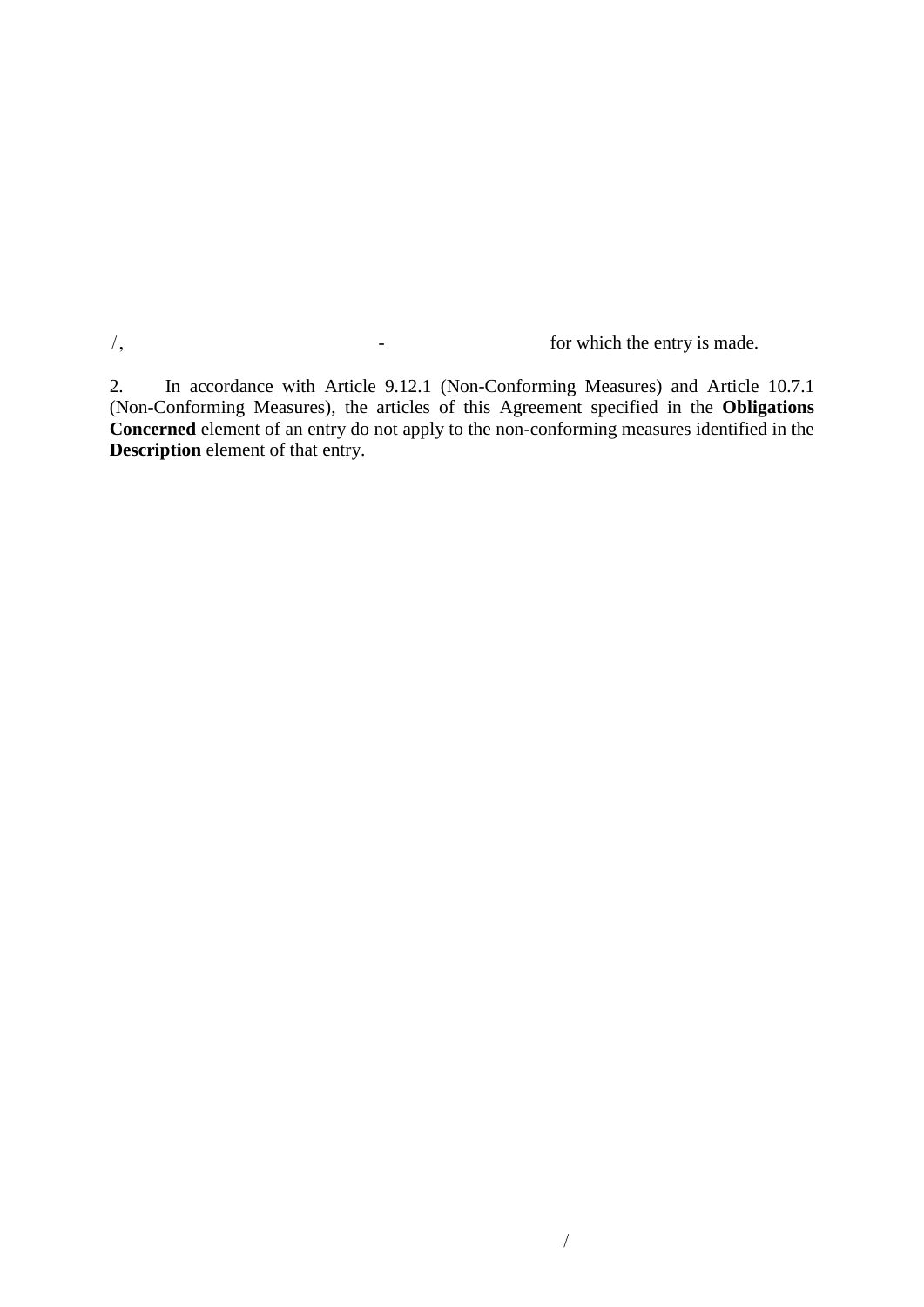## **Obligations Concerned:** National Treatment (Article 9.4)

**Level of Government:** Central

**Description:** Investment

*Registration of Business Act 1956* / 75 *Limited Liability Partnership Act 2012* 521 *Co-operative Societies Act 1993* 3.0

of Malaysia that resides in Malaysia.

societies in Malaysia.

 $\&$ 

 $\mathcal{S}$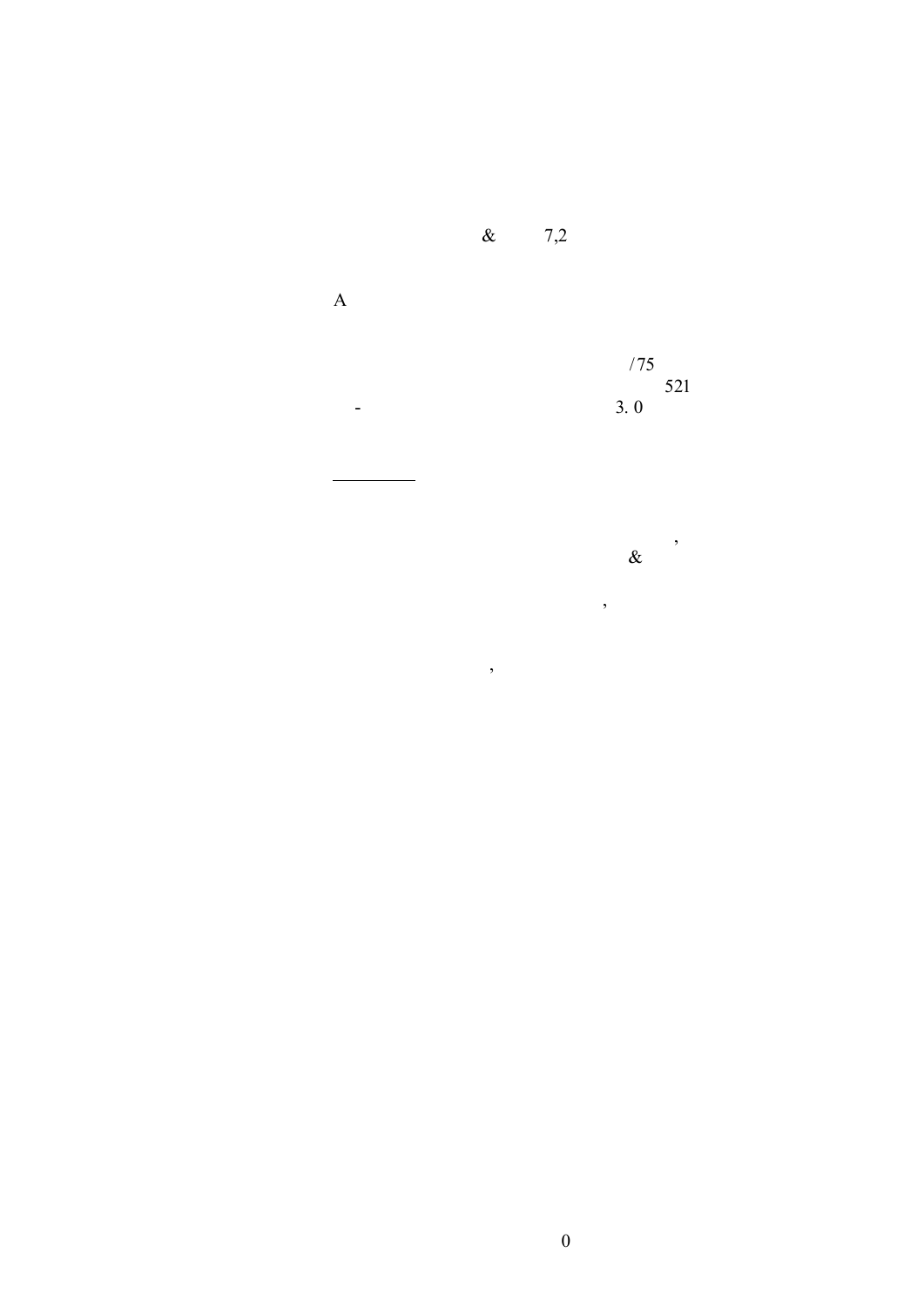

**Le h**: Central **h**: Central **h**: Central **h**: Central **h**: Central **h:** Central **h:** Central **h:** Central **h:** Central Solution (C) and C) and C) and C) and C) and C) and C) and C) and C) and C) and C) and C) and C) and

*Industrial Co-ordination Act 1975* / 34



 $\overline{a}$  Malaysia 33  $\overline{a}$  33  $\overline{a}$  33  $\overline{a}$  33  $\overline{a}$  33  $\overline{a}$  33  $\overline{a}$  33  $\overline{a}$  33  $\overline{a}$  33  $\overline{a}$  33  $\overline{a}$  33  $\overline{a}$  33  $\overline{a}$  33  $\overline{a}$  33  $\overline{a}$  33  $\overline{a}$  33  $\overline{a}$  33  $\overline{a}$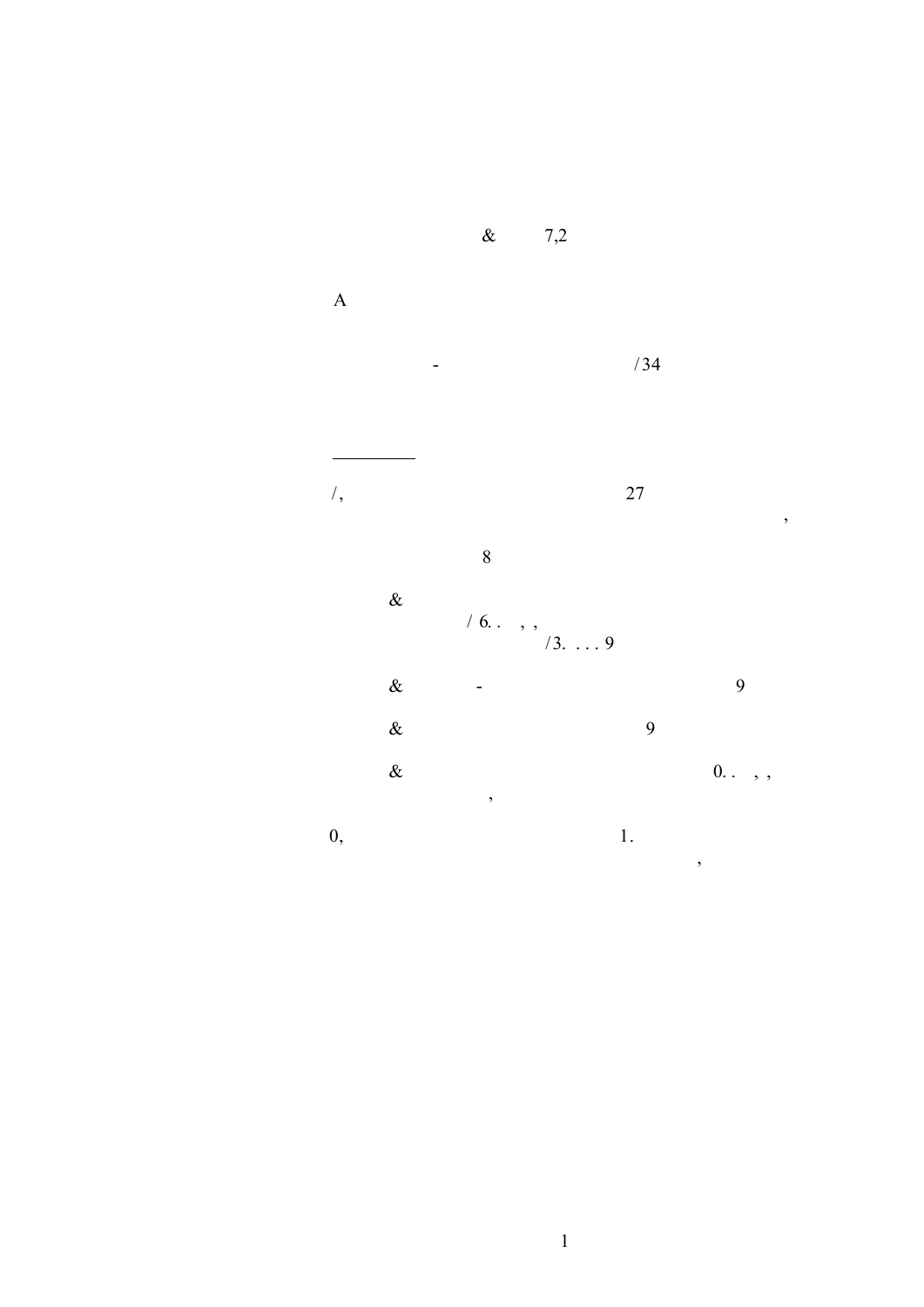$\&$  7,/.

**Le t:** Central and Regional

*Industrial Co-ordination Act 1975* / 34 *Customs Act 1967* 013<br>*Free Zone Act 1990* 216 *Free* Zone *Act* 1990 *Petroleum Development Act 1974* / 22 *Pineapple Industry (Cannery Control) Regulations 1959 Pineapple Industrial Act 1957 (Revised 1990)* 205



 $\sim$  2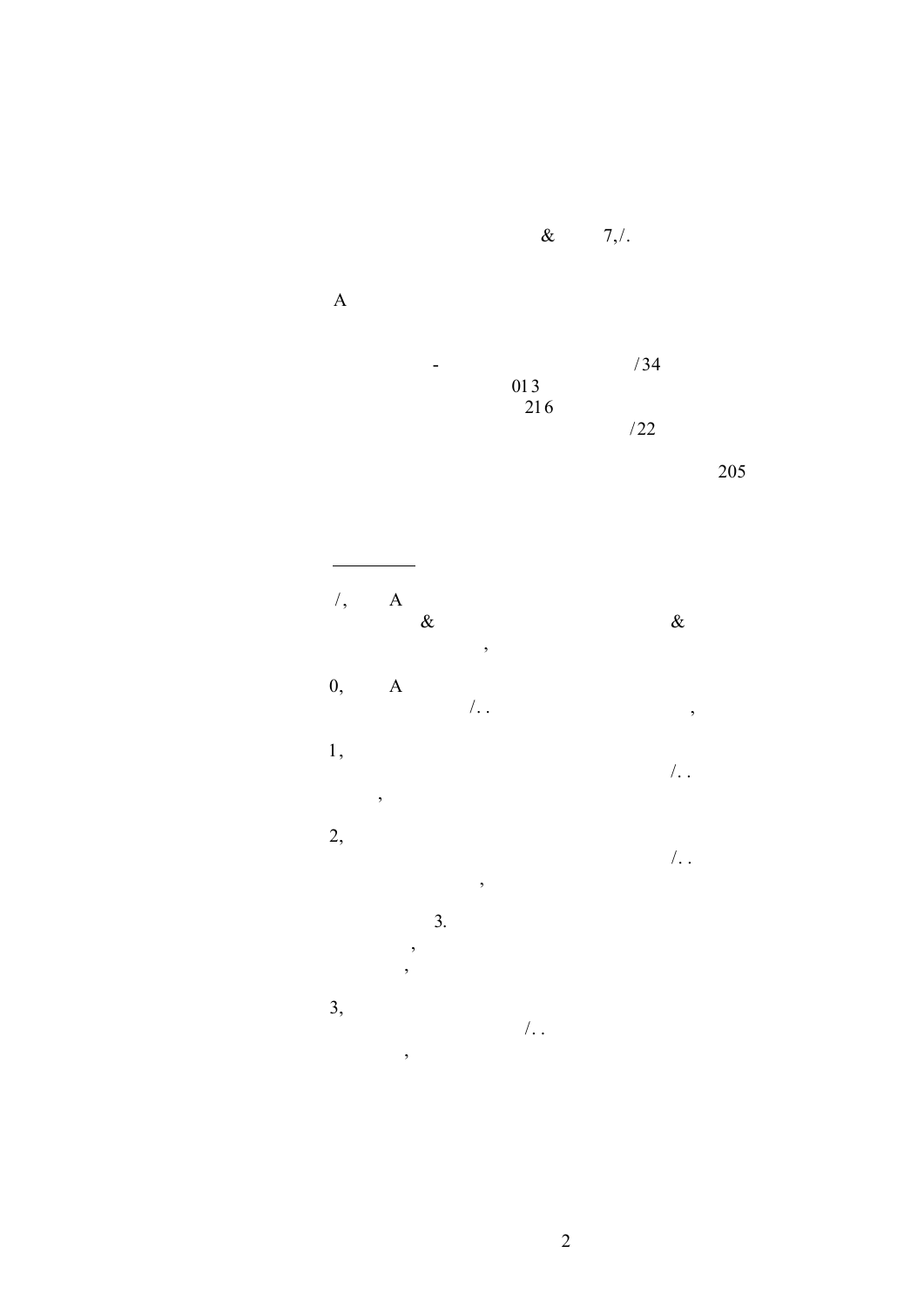

 $\mathcal{L}$ 



 $\&$  9

 $\&$ 

 $\overline{\phantom{a}}$ 

supply or transportation of  $\overline{\phantom{a}}$ .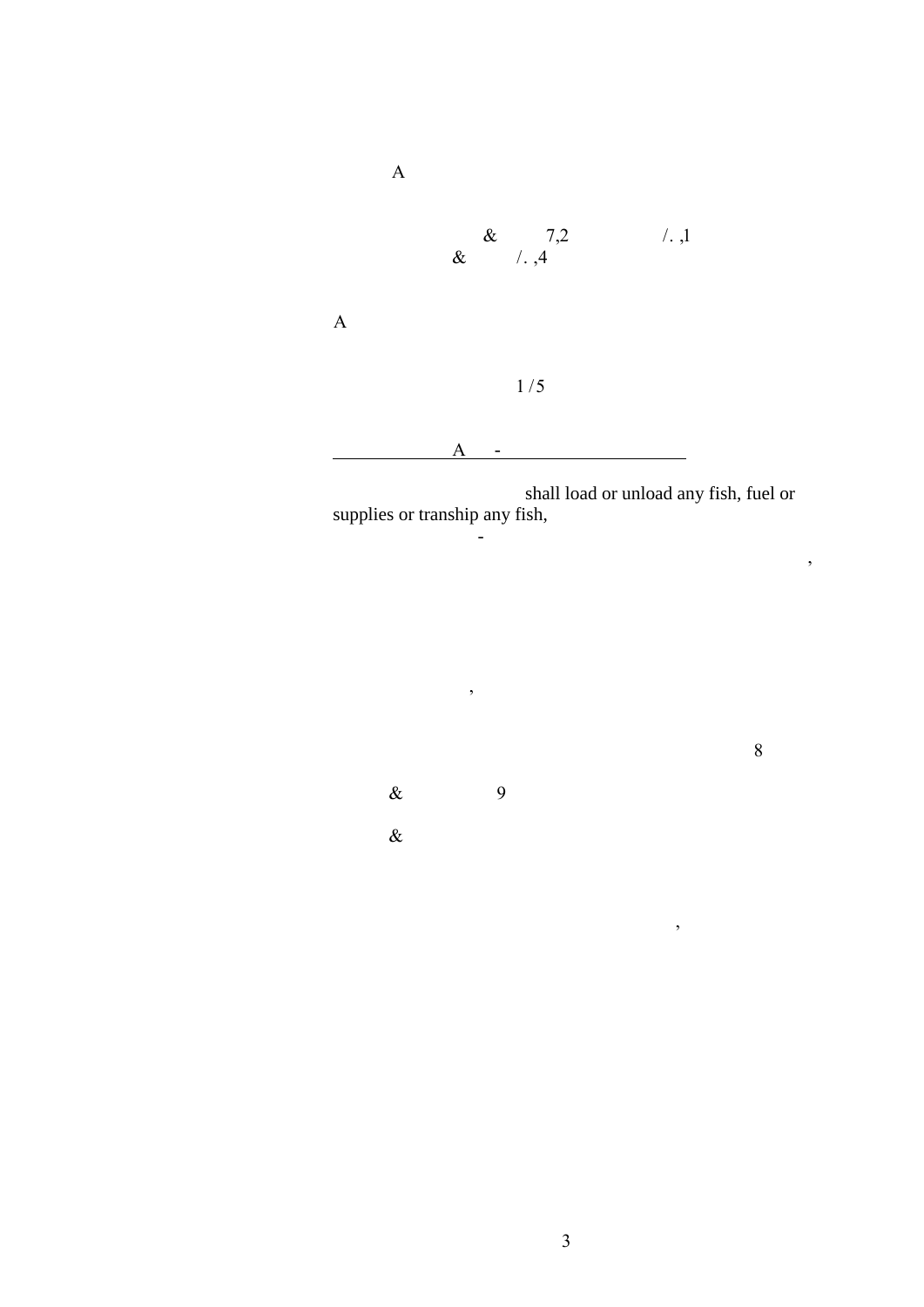**&** /.4

**Level of Government:** Central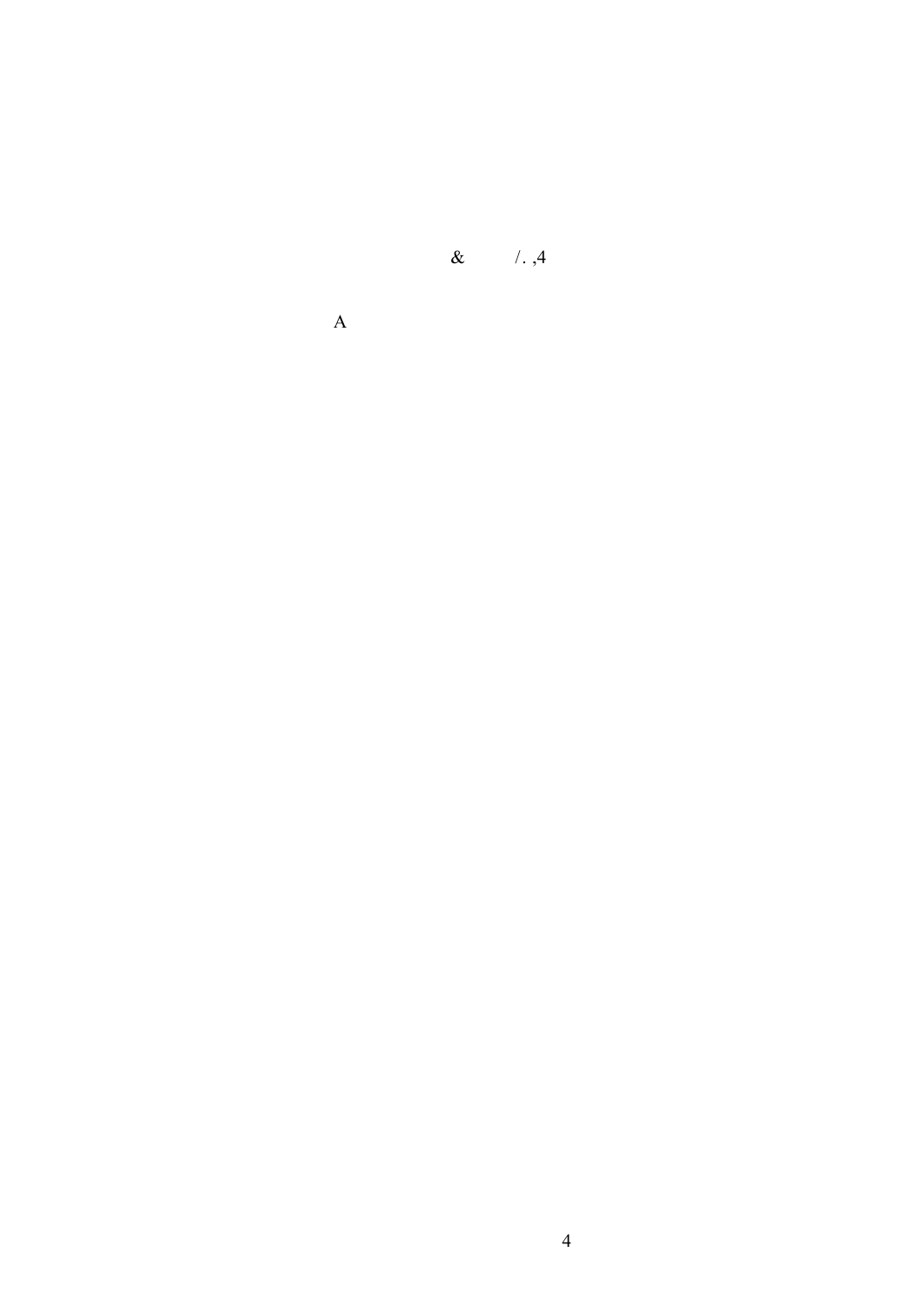$\&\qquad 7.2$  /.,1  $\&\quad$  / . ,4

**Level of Government:** Central and Regional

**Sub-Sector:** Engineering services

*Registration of Engineers Act 1967 (amended 2007)* /16 *Registration of Engineers Regulations 1990 (amended 2003) Architect Act 1967 Architect Rules 1996 (Amendment 2011) Quantity Surveyors Act 1967* 265 *Quantity Surveyors (Amendment) Rules 2004 Lembaga Pembangunan Industri Pembinaan Malaysia Act 1994*  $30.$ 

**Description:** In <u>Investment and Cross-Border Trade in Service</u>s

 $\mathbf{f}_{\mathbf{f}}$ 

authenticated by a registered professional in Malaysia.

 $r$  $\&$ 

 $s = 5$ .  $\overline{\phantom{a}}$ 

 $\overline{\phantom{a}}$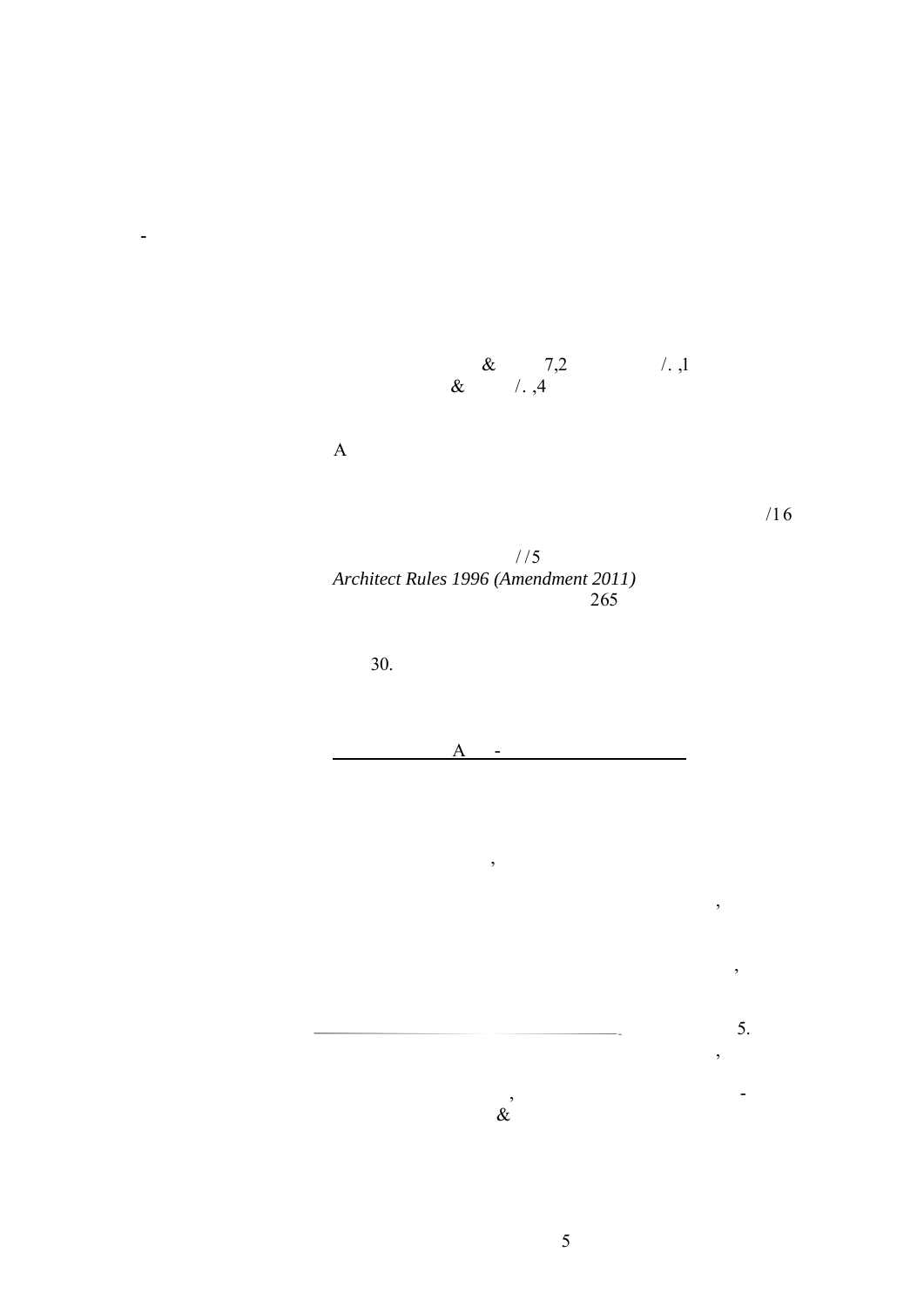$\sim$  88  $\sim$  88  $\sim$  88  $\sim$  88  $\sim$  88  $\sim$ 

certificate.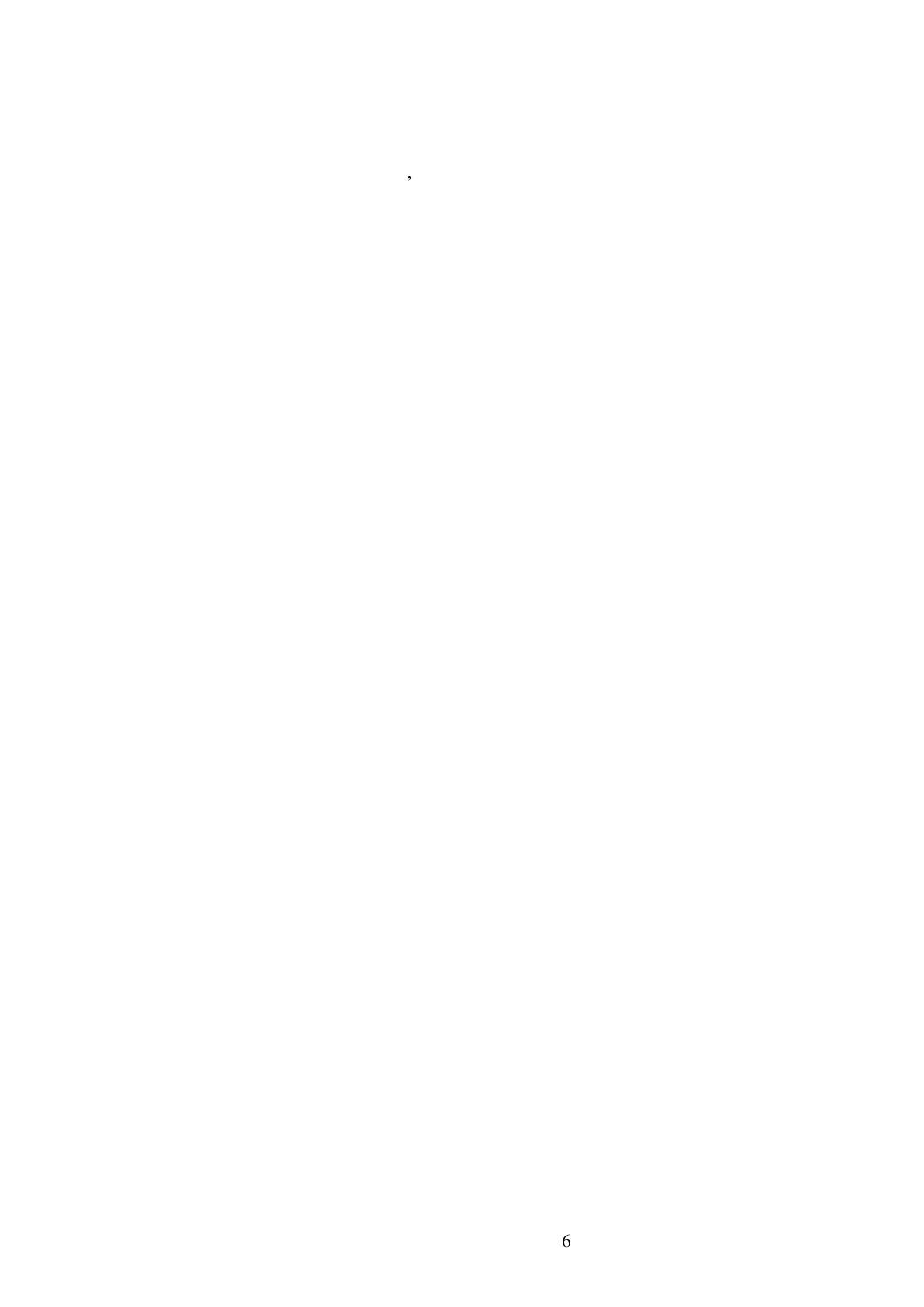**Obligations Concerned:** National Treatment (Article 9.4 and Article 10.3) Market Access (Article 10.5) Local Presence (Article 10.6)

**Level of Government:** Central and Regional

 $\&$ 

## *Legal Profession Act 1976* / 44  $\&$

 $0. /2$ 

| <b>Offshore Companies Act 1990</b><br>22/  |     |           |             |
|--------------------------------------------|-----|-----------|-------------|
| Labuan Trust Companies Act 1990            | 220 |           |             |
| <b>Advocates Ordinance of Sabah 1953</b>   |     | $A \t, 0$ |             |
| <b>Advocates Ordinance of Sarawak 1953</b> |     |           | $A$ , $/$ . |

$$
\begin{array}{c}\n \overbrace{\qquad \qquad }^{A} & \overbrace{\qquad \qquad }^{B} & \overbrace{\qquad \qquad }^{B} & \overbrace{\qquad \qquad }^{C} & \overbrace{\qquad \qquad }^{C} & \overbrace{\qquad \qquad }^{C} & \overbrace{\qquad \qquad }^{C} & \overbrace{\qquad \qquad }^{C} & \overbrace{\qquad \qquad }^{C} & \overbrace{\qquad \qquad }^{C} & \overbrace{\qquad \qquad }^{C} & \overbrace{\qquad \qquad }^{C} & \overbrace{\qquad \qquad }^{C} & \overbrace{\qquad \qquad }^{C} & \overbrace{\qquad \qquad }^{C} & \overbrace{\qquad \qquad }^{C} & \overbrace{\qquad \qquad }^{C} & \overbrace{\qquad \qquad }^{C} & \overbrace{\qquad \qquad }^{C} & \overbrace{\qquad \qquad }^{C} & \overbrace{\qquad \qquad }^{C} & \overbrace{\qquad \qquad }^{C} & \overbrace{\qquad \qquad }^{C} & \overbrace{\qquad \qquad }^{C} & \overbrace{\qquad \qquad }^{C} & \overbrace{\qquad \qquad }^{C} & \overbrace{\qquad \qquad }^{C} & \overbrace{\qquad \qquad }^{C} & \overbrace{\qquad \qquad }^{C} & \overbrace{\qquad \qquad }^{C} & \overbrace{\qquad \qquad }^{C} & \overbrace{\qquad \qquad }^{C} & \overbrace{\qquad \qquad }^{C} & \overbrace{\qquad \qquad }^{C} & \overbrace{\qquad \qquad }^{C} & \overbrace{\qquad \qquad }^{C} & \overbrace{\qquad \qquad }^{C} & \overbrace{\qquad \qquad }^{C} & \overbrace{\qquad \qquad }^{C} & \overbrace{\qquad \qquad }^{C} & \overbrace{\qquad \qquad }^{C} & \overbrace{\qquad \qquad }^{C} & \overbrace{\qquad \qquad }^{C} & \overbrace{\qquad \qquad }^{C} & \overbrace{\qquad \qquad }^{C} & \overbrace{\qquad \qquad }^{C} & \overbrace{\qquad \qquad }^{C} & \overbrace{\qquad \qquad }^{C} & \overbrace{\qquad \qquad }^{C} & \overbrace{\qquad \qquad }^{C} & \overbrace{\qquad \qquad }^{C} & \overbrace{\qquad \qquad }^{C} & \overbrace{\qquad \qquad }^{C} & \overbrace{\qquad \qquad }
$$

**provided**  $\alpha$  save as  $\alpha$ Legal Profession Act 1976  $\overline{\phantom{a}}$  /44  $\&$ 

proven expertise in International Islamic Finance.

 $0. /2,$ 

 $\mathbf A$ 

in any calendar year.

 $\&$  or an International  $\&$ 

 $\sqrt{60}$ 



 $\overline{\phantom{a}}$ 

where in a  $\mathcal{L}_{\mathcal{F}}$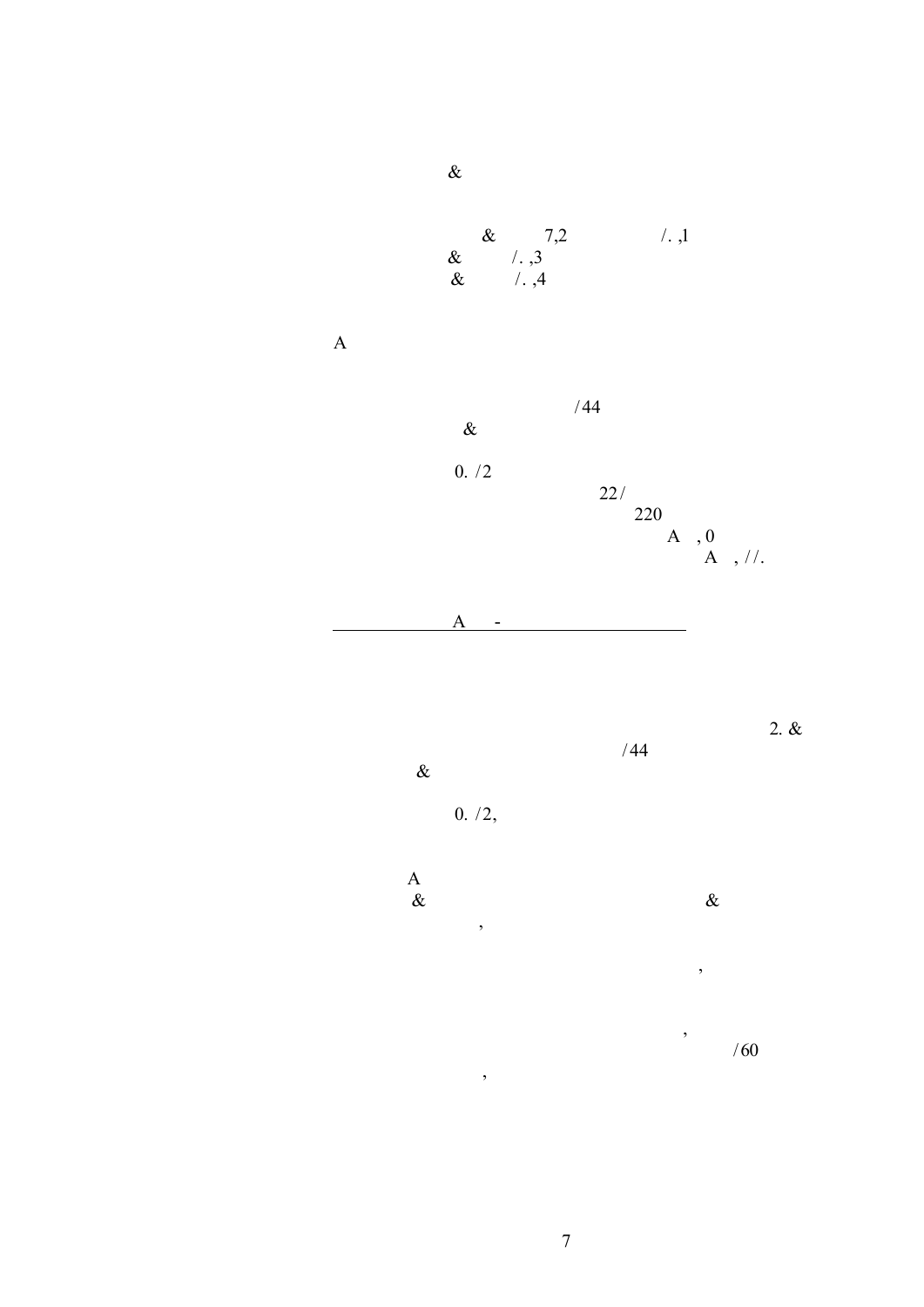*Profession Act 1976* / 44,

practice in Sabah or Sarawak.

Foreign lawyers providing legal services in Malaysia on a "*flyin and fly-out*<br> $15\omega \&$ section 37(2B)(b) of the *Legal Profession Act 1976 Act 166*].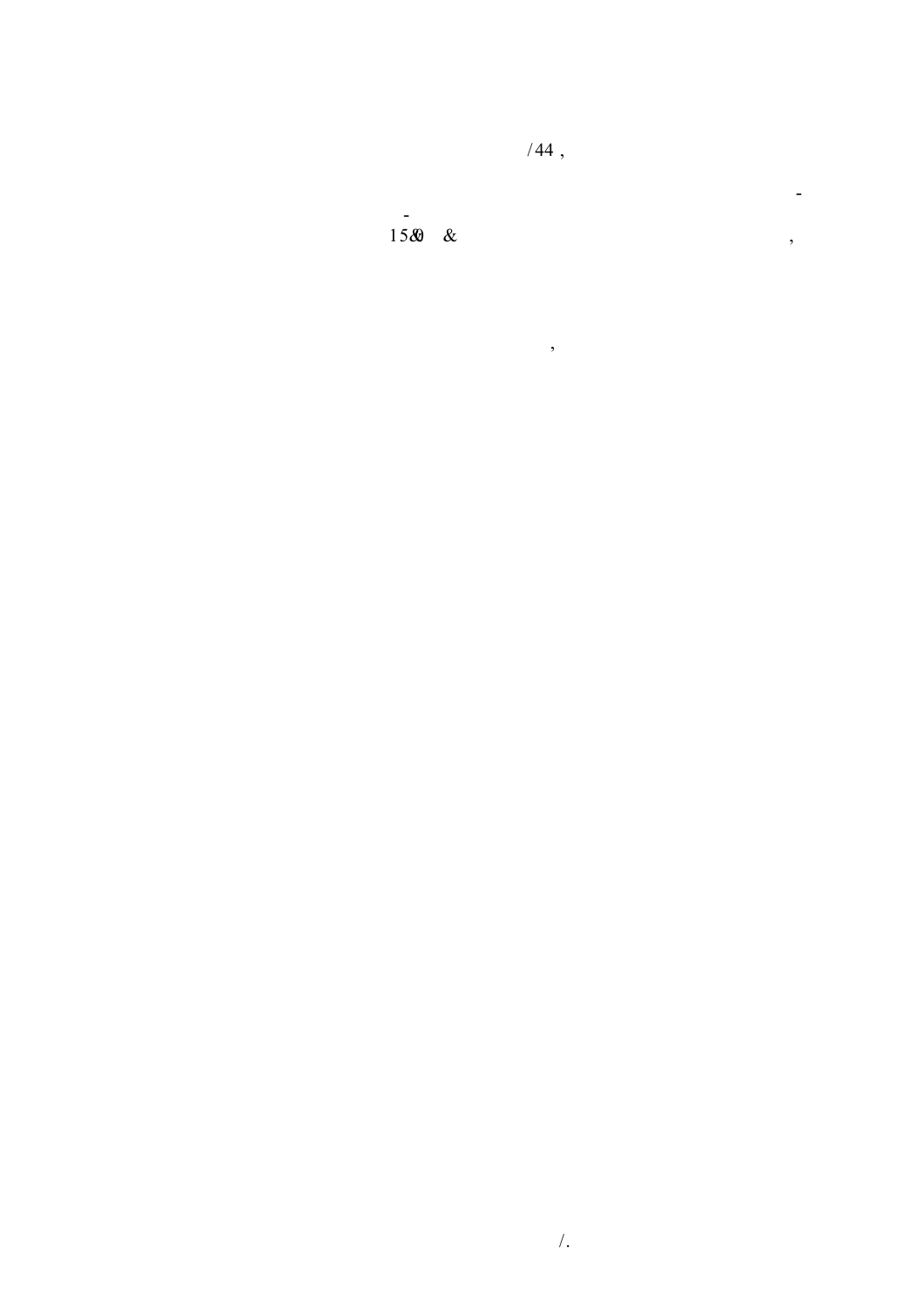|   |           | $\&$ | 7,2 | $/$ .,1                                      |
|---|-----------|------|-----|----------------------------------------------|
| A |           |      |     |                                              |
|   | /6<br>020 |      |     | Valuers, Appraisers & Estate Agents Act 1981 |
|   |           |      |     | /764                                         |
|   |           | A    |     |                                              |

 $\overline{\phantom{a}}$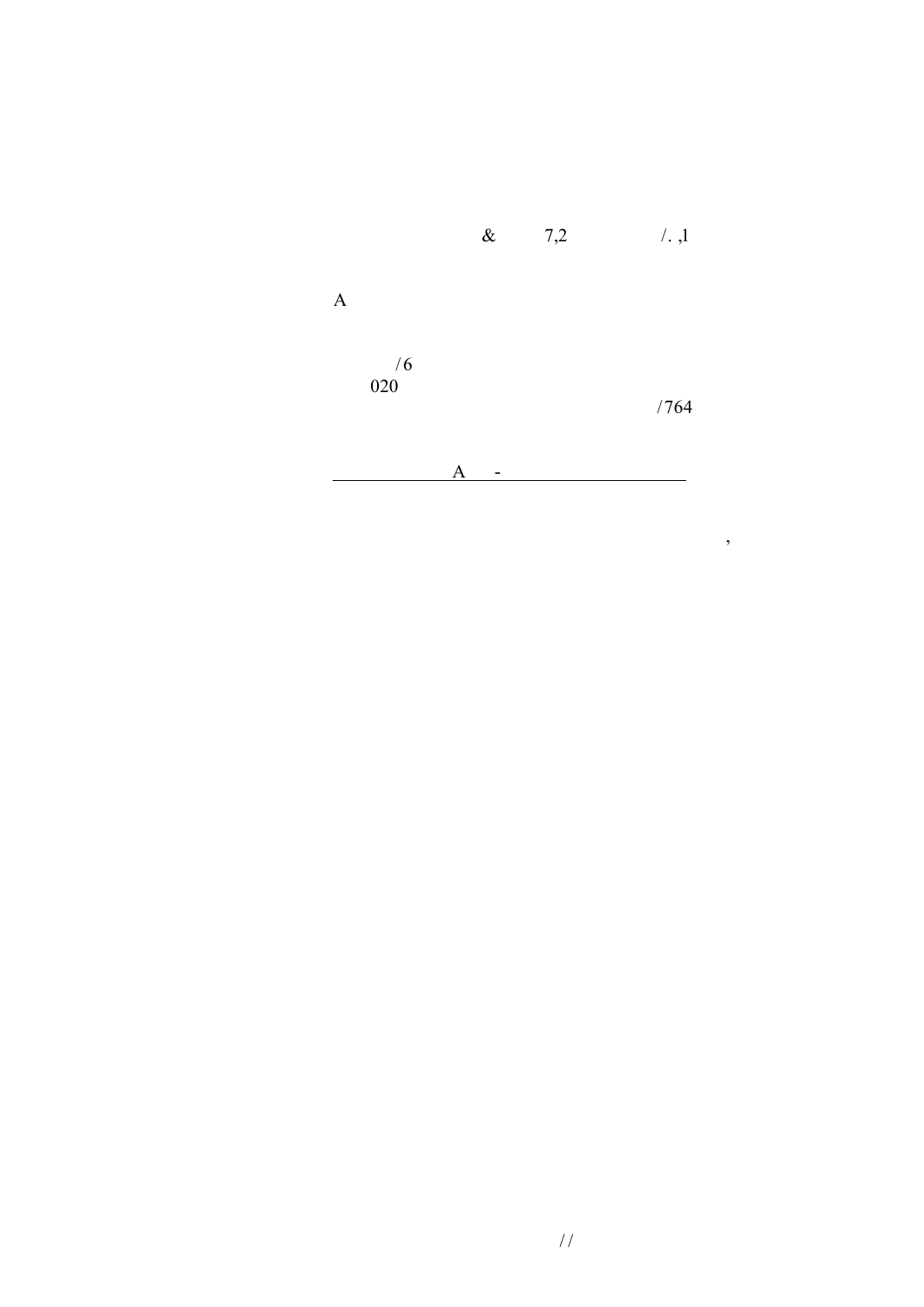|             | $\&$                                      | & $7,2$           | $\sqrt{3}$ . |             |
|-------------|-------------------------------------------|-------------------|--------------|-------------|
| $\mathbf A$ |                                           |                   |              |             |
| $\mathbf A$ | Communications and Multimedia Act of 1998 | $\&$              |              | 366<br>$0.$ |
|             | $\mathbf{A}$<br>$\overline{\phantom{a}}$  |                   |              |             |
|             |                                           |                   |              |             |
|             |                                           |                   | $\,$         |             |
| $\&$        | Act 1965                                  | $\,8\,$<br>/039   |              | Companies   |
| $\&$        |                                           |                   |              | 9           |
| $\&$        |                                           | $\,$              |              |             |
|             |                                           | $\,8\,$           |              |             |
| $\&$        | 9                                         |                   |              |             |
| $\&$        | Companies Act 1965                        |                   | $/03$ ,      |             |
|             |                                           | $\&\!\!\!\!\!\!A$ |              | $\mathbf A$ |
|             |                                           |                   |              |             |

**Sector:** Communications Services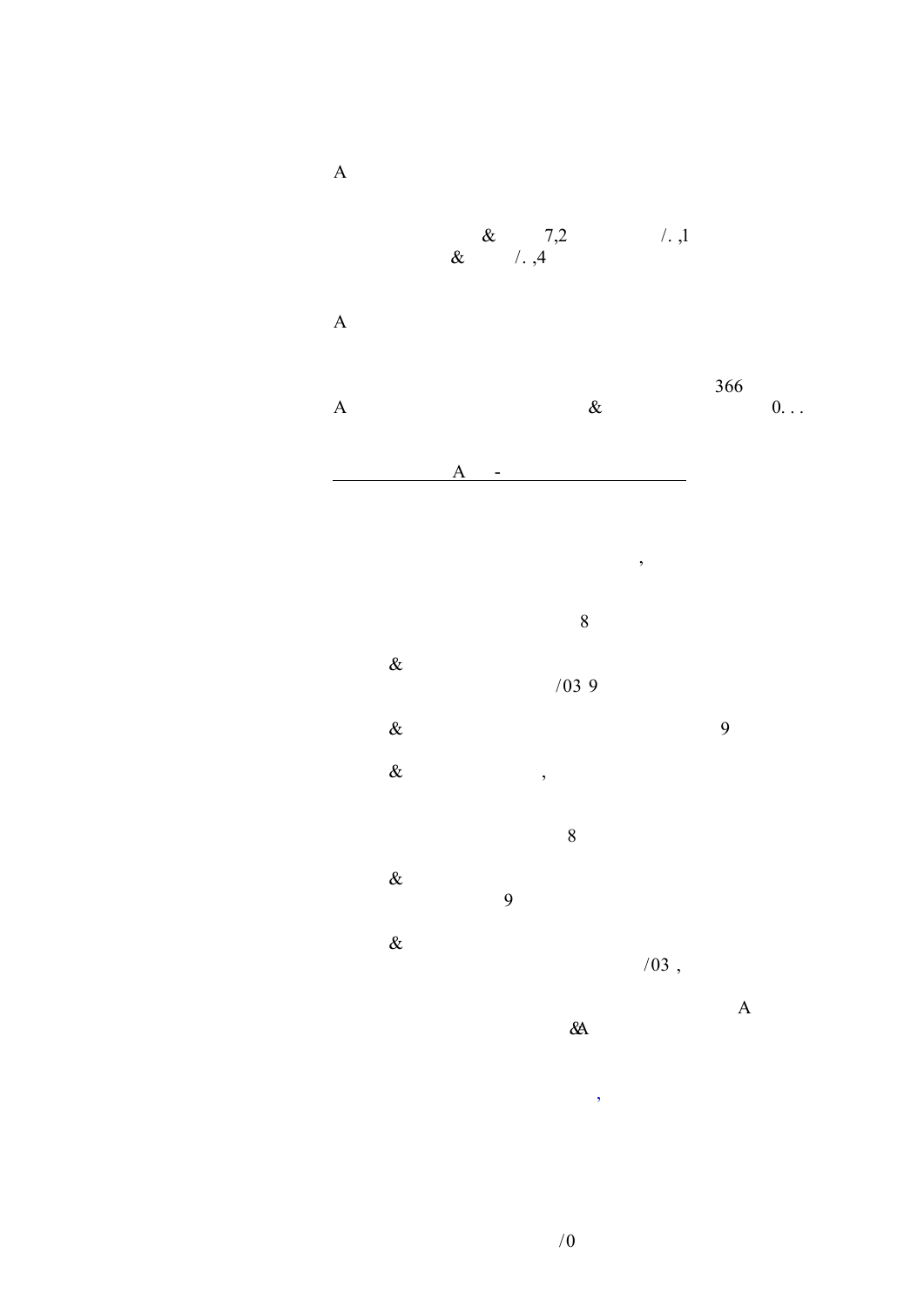The Minister of Communication and Multimedia may, for good cause or as the public interest may require, permit either of the above to apply to be registered as any one of the licensee mentioned above.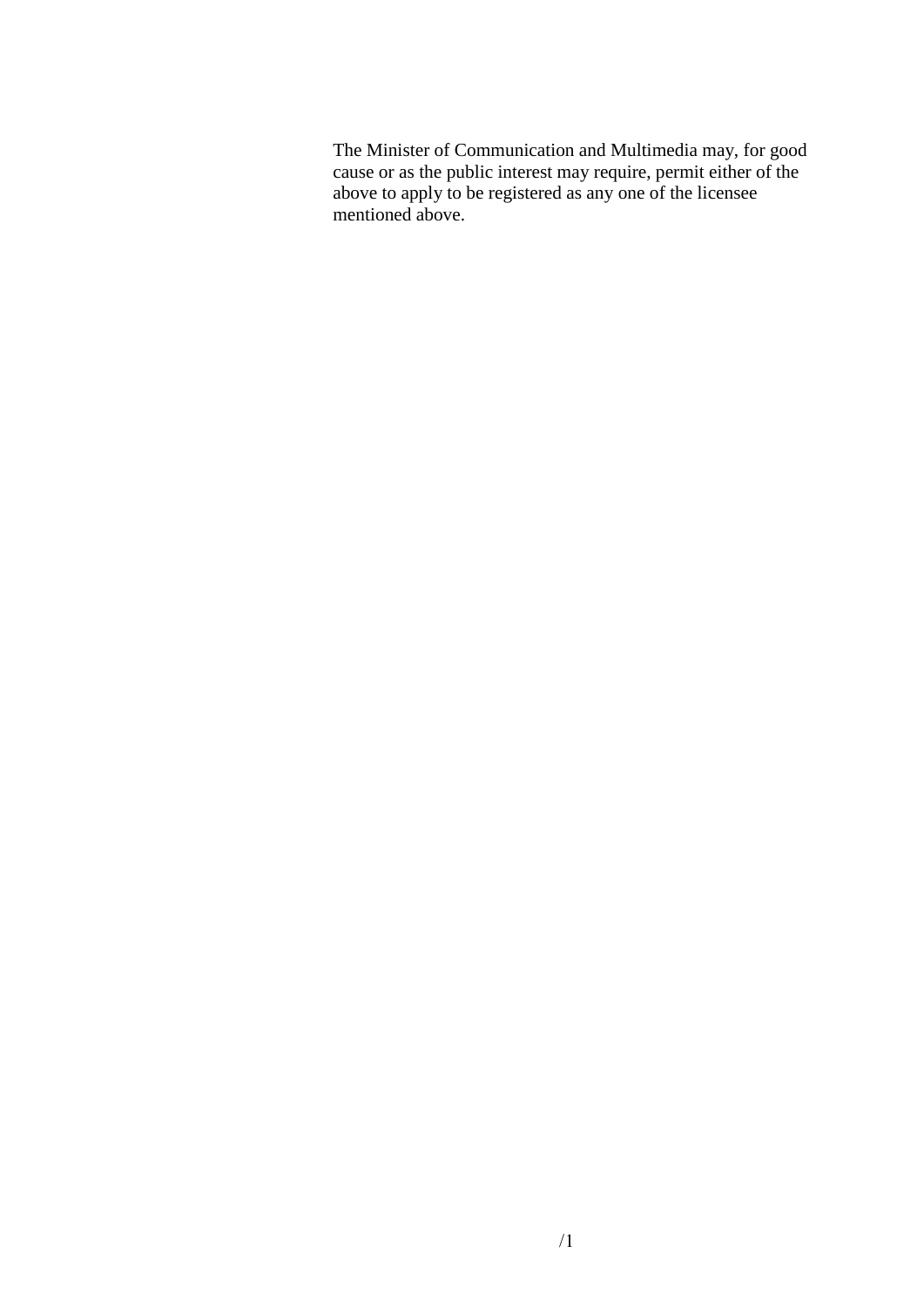$\&\qquad 7.2$  /.,1  $\&\quad$  / . ,4

**Level of Government:** Central

*Education Act 1996* 33. *Private Higher Education Institutions Act 1996* 333

|                  | $\mathbf{A}$<br>$\overline{\phantom{a}}$ |   |
|------------------|------------------------------------------|---|
|                  |                                          |   |
|                  |                                          |   |
|                  | $\,$                                     |   |
|                  |                                          |   |
| $\boldsymbol{8}$ |                                          |   |
| $\&$             | 9                                        |   |
| $\&$             |                                          |   |
|                  |                                          | 9 |
| $\&$             | $\,$                                     |   |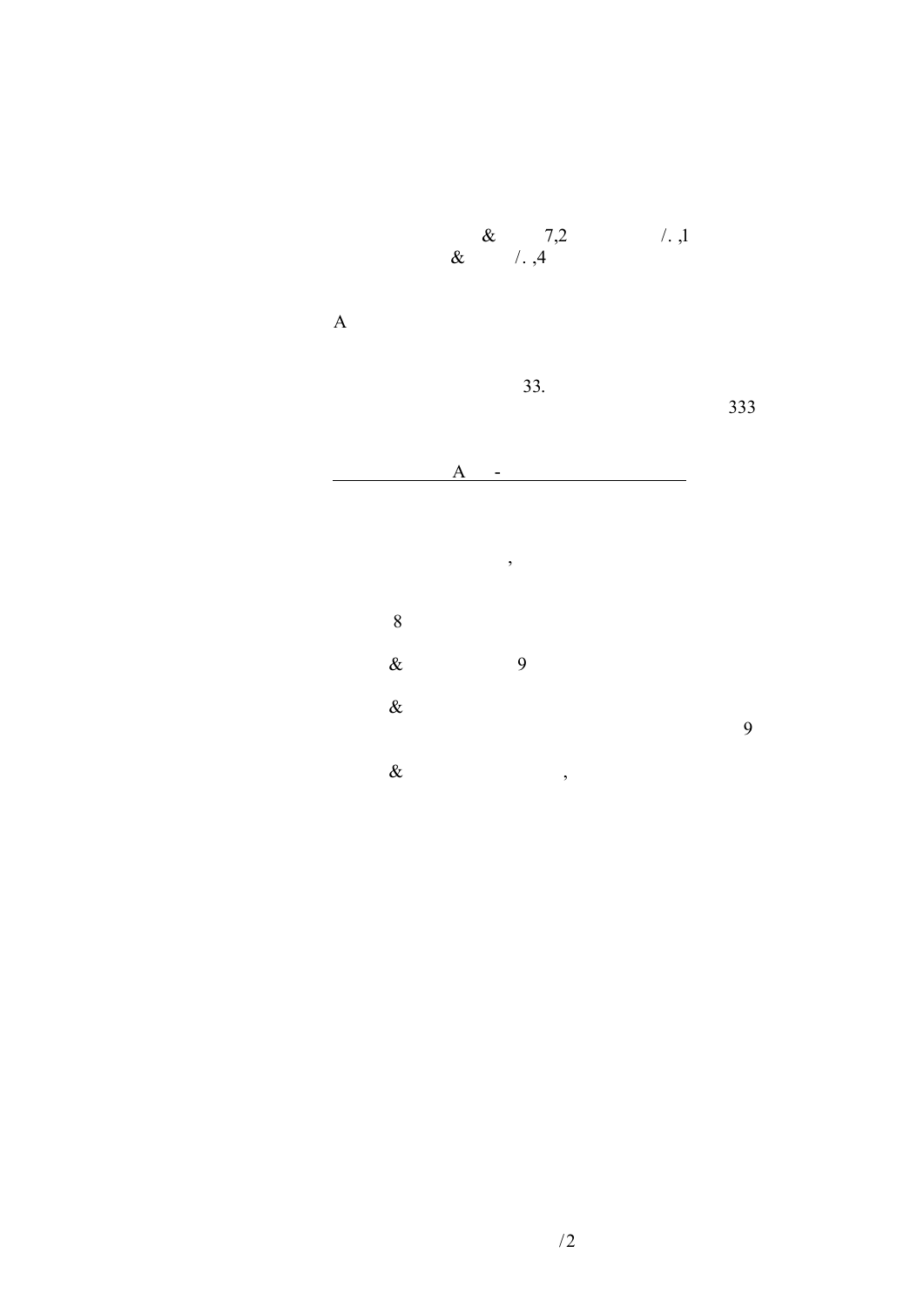$\&$   $\frac{7}{2}$   $\frac{1}{1}$  $\&\quad$  / . ,4

**Level of Government:** Central

**Measure** Medical Regulations 1974 *Private Healthcare Facilities and Services Act 1998* 364  $\overline{0.4}$  $173/151$ 

**Description:** Investment and Cross-Border Trade in Services and Cross-Border Trade in Services

practitioners, and general nurses including midwifery.

*Specialised Dental Services*

 $\overline{\phantom{a}}$ 

assemble or sell medicinal products.

and with authorisation.

*Pharmacists*

*Allied health services*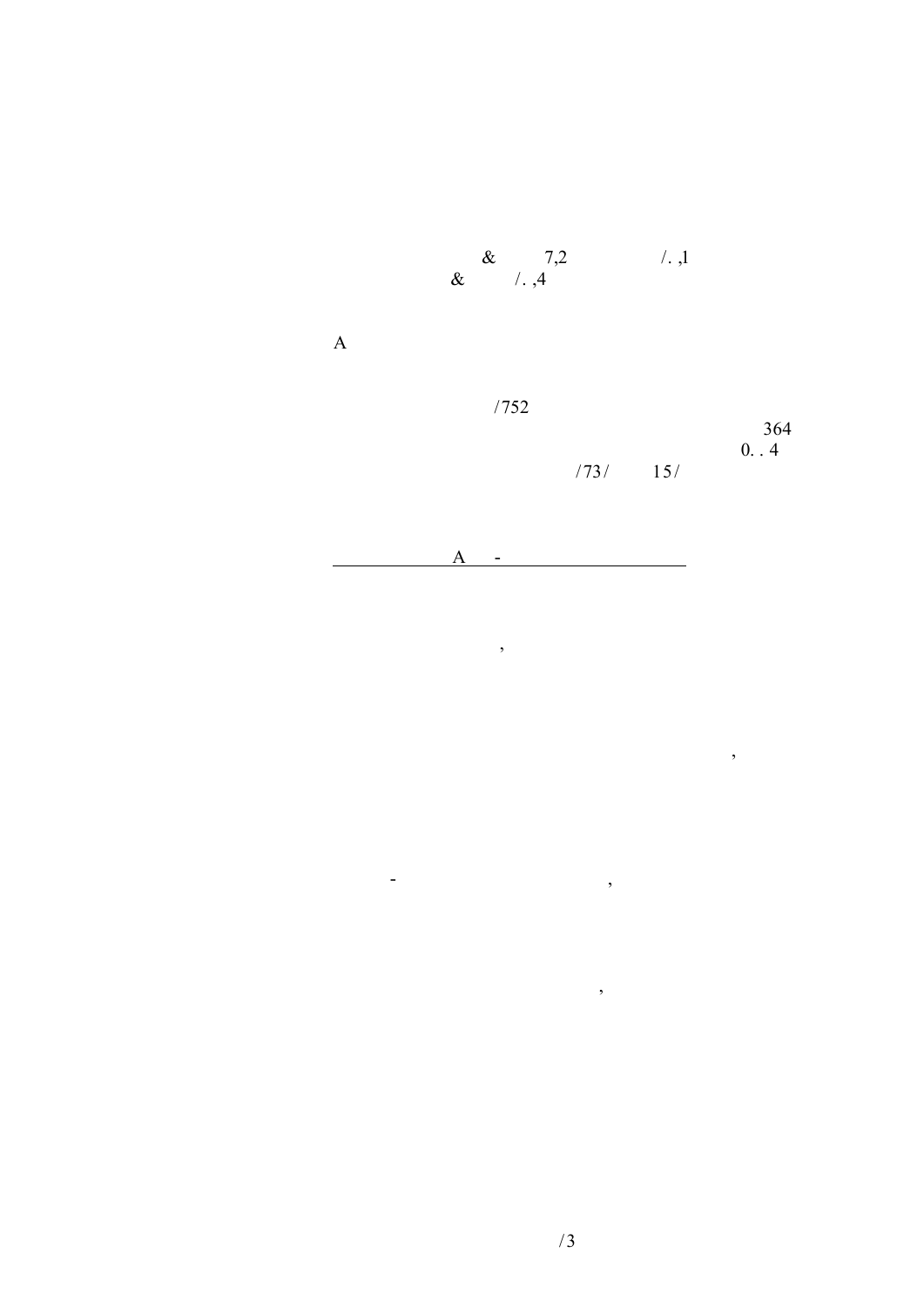$\sqrt{4}$ 

scientist, nutritionist, speech language pathologist/speech

medical officer and assistant food technologist.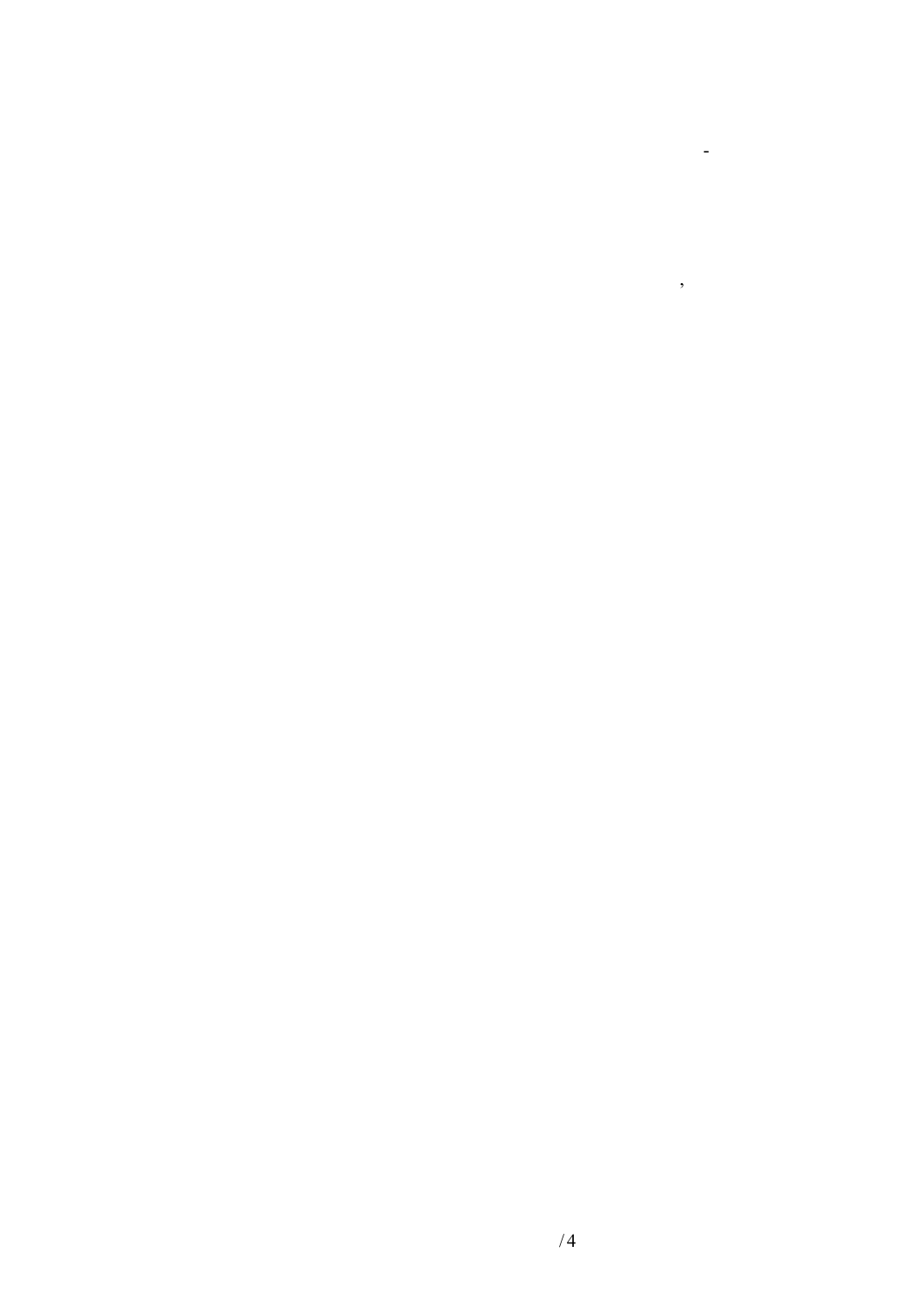|                                                  | $\&$        | $/$ .,1   |
|--------------------------------------------------|-------------|-----------|
| $\mathbf{A}$                                     |             |           |
| Customs Act 1967<br>$\mathbf{A}$<br>$\mathbf{A}$ | 013<br>/755 | $,23-0.1$ |
| A                                                |             |           |

 $\mathcal{F}_{\mathcal{A}}$ 

**Sector:** Customs Agents and Brokers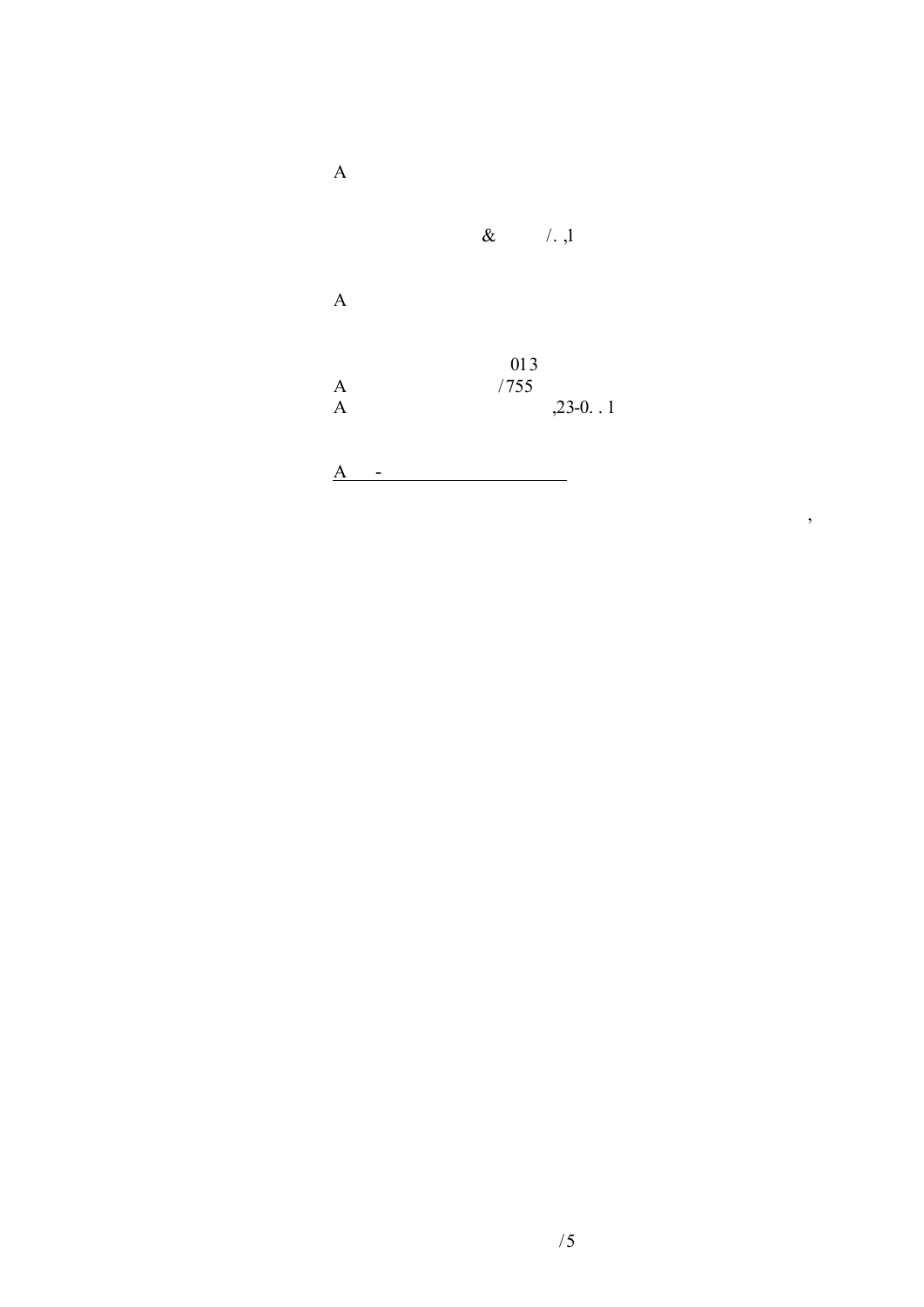**&** /.3

 $\mathcal{F}_{\mathcal{A}}$ 

**Level of Government:** Central

*Tourism Industry Act 1992* 260

**A** - Cross-Border Trade in Services in Services in Services in Services in Services in Services in Services in Services in Services in Services in Services in Services in Services in Services in Services in Services in Se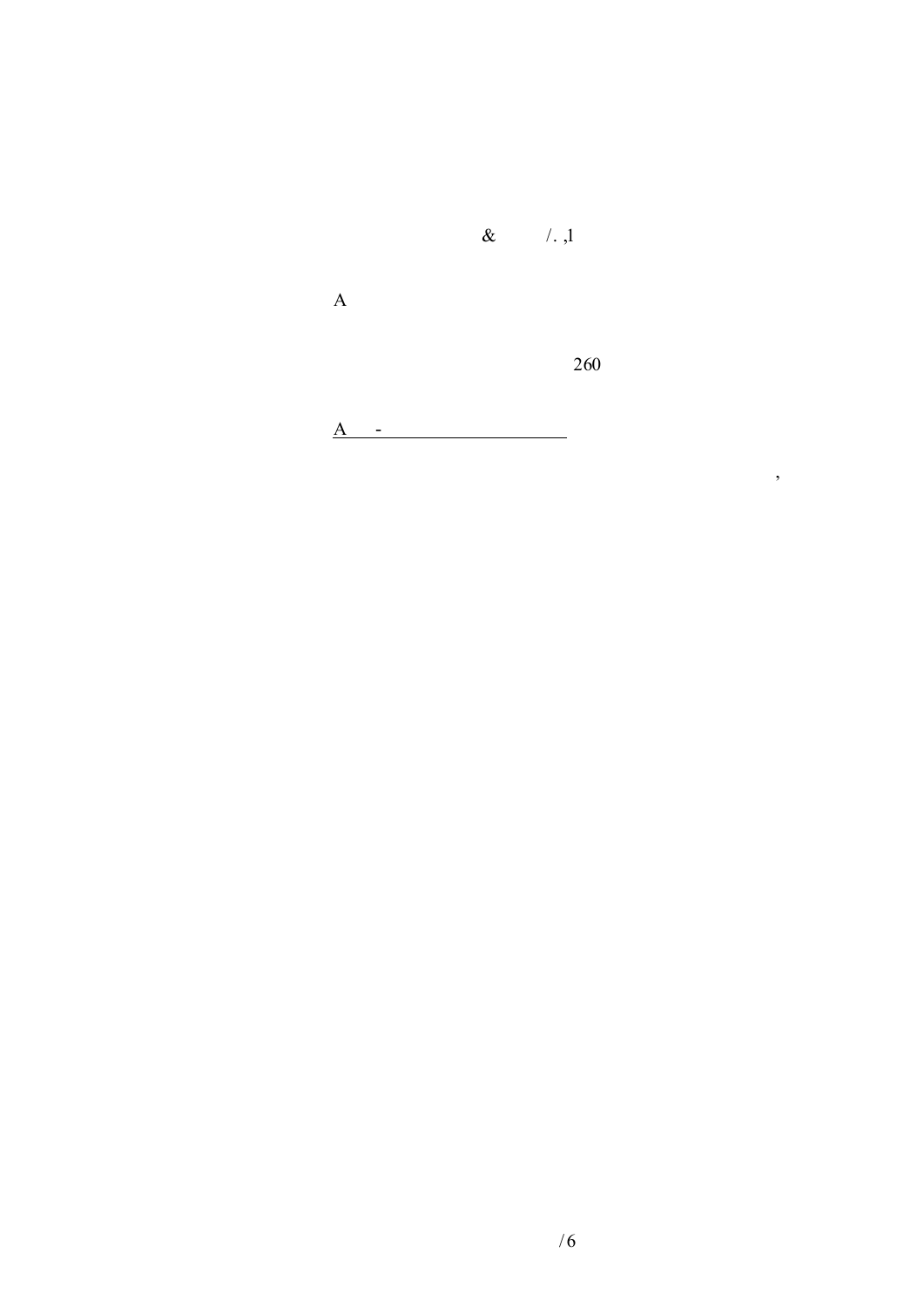|                        | & 7,2 $\frac{1}{x}$ , 1<br>& 7, // |  |  |
|------------------------|------------------------------------|--|--|
| & $1,3$                |                                    |  |  |
| $\& \quad \frac{1}{4}$ |                                    |  |  |

**Level of Government:** Central and Regional

**Sector:** Utilities

*Electricity Supply Act 1990* 225 *Electricity (Amendment) Ordinance 2003 & \Rightarrow 1.7 Electricity Rules 1999 Electricity (State Grid Code) Rules 2003* **SESCO Ordinance 1962 & 3/** *Sarawak Electricity Supply (successor Company) Ordinance*  2004 & 37 *Energy Commission Act 2001* 4/. *Electricity Regulations 1994 Licensee Supply Regulations 1990 Gas Supply Act 1993 Gas Supply Regulation 1997 Energy Commission Act 2001* 4/. *Sarawak Gas Supply Services (Operating Company) Ordinance 1995 Waters Act 1920* 2/6

**Description:** Investment and Cross-Border Trade in Services

electricity.

 $\overline{\phantom{a}}$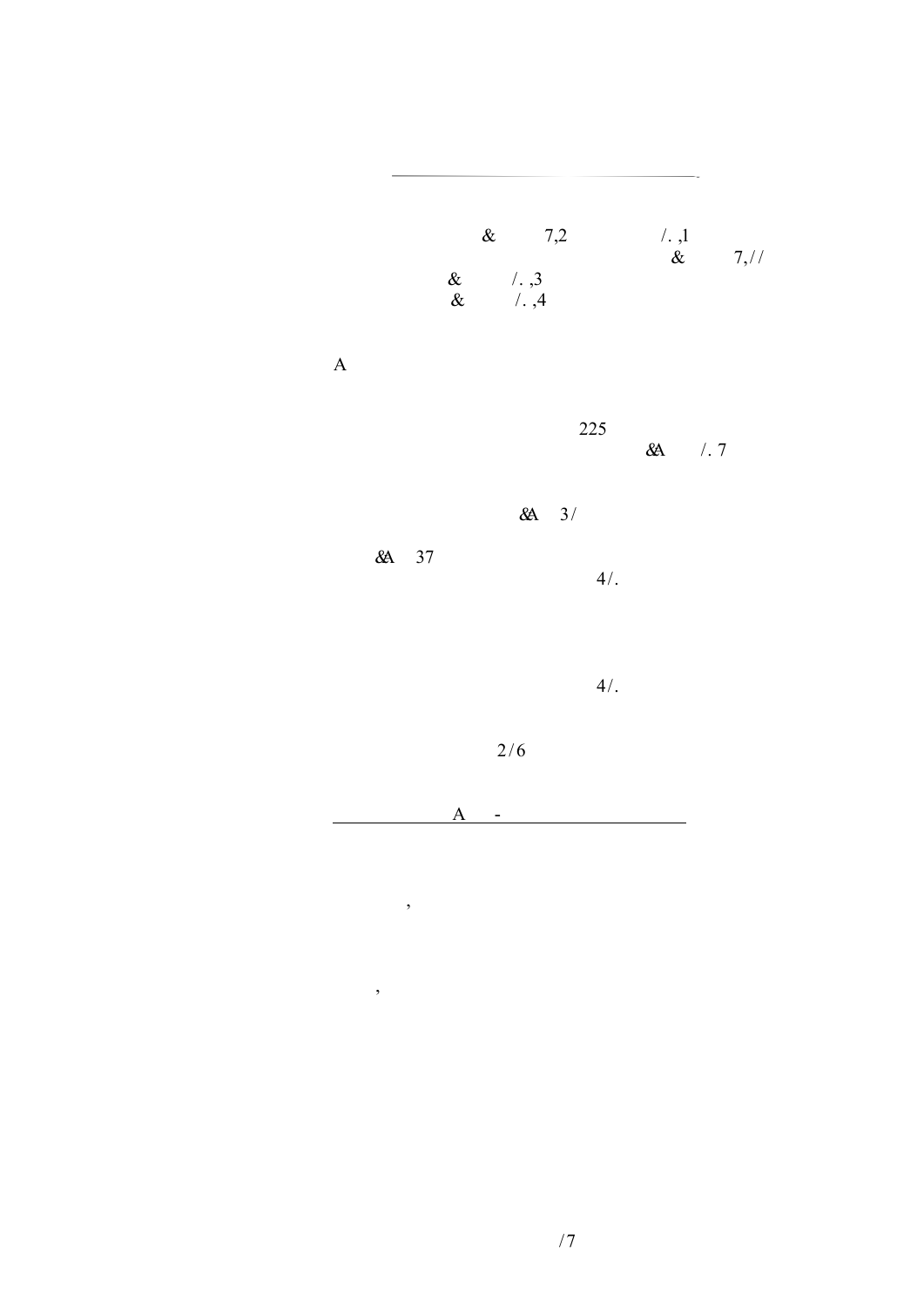

**Level of Government:** Central and Regional

**Measure** *Merchant Shipping Ordinance 1952 Ordinance 70/1952 Merchant Shipping Ordinance 1960 (Sabah) Ordinance 11/1960 Merchant Shipping Ordinance 1960 (Sarawak) Ordinance 2/1960 Merchant Shipping (Amendment and Extension) Act 2007*  $/1/4$ 

$$
\begin{array}{c}\n \overbrace{\qquad \qquad }^{A} & \overbrace{\qquad \qquad }^{B} & \overbrace{\qquad \qquad }^{B} & \overbrace{\qquad \qquad }^{C} & \overbrace{\qquad \qquad }^{C} & \overbrace{\qquad \qquad }^{C} & \overbrace{\qquad \qquad }^{C} & \overbrace{\qquad \qquad }^{C} & \overbrace{\qquad \qquad }^{C} & \overbrace{\qquad \qquad }^{C} & \overbrace{\qquad \qquad }^{C} & \overbrace{\qquad \qquad }^{C} & \overbrace{\qquad \qquad }^{C} & \overbrace{\quad \qquad }^{C} & \overbrace{\quad \qquad }^{C} & \overbrace{\quad \qquad }^{C} & \overbrace{\quad \qquad }^{C} & \overbrace{\quad \qquad }^{C} & \overbrace{\quad \qquad }^{C} & \overbrace{\quad \qquad }^{C} & \overbrace{\quad \qquad }^{C} & \overbrace{\quad \qquad }^{C} & \overbrace{\quad \qquad }^{C} & \overbrace{\quad \qquad }^{C} & \overbrace{\quad \qquad }^{C} & \overbrace{\quad \qquad }^{C} & \overbrace{\quad \qquad }^{C} & \overbrace{\quad \qquad }^{C} & \overbrace{\quad \qquad }^{C} & \overbrace{\quad \qquad }^{C} & \overbrace{\quad \qquad }^{C} & \overbrace{\quad \qquad }^{C} & \overbrace{\quad \qquad }^{C} & \overbrace{\quad \qquad }^{C} & \overbrace{\quad \qquad }^{C} & \overbrace{\quad \qquad }^{C} & \overbrace{\quad \qquad }^{C} & \overbrace{\quad \qquad }^{C} & \overbrace{\quad \qquad }^{C} & \overbrace{\quad \qquad }^{C} & \overbrace{\quad \qquad }^{C} & \overbrace{\quad \qquad }^{C} & \overbrace{\quad \qquad }^{C} & \overbrace{\quad \qquad }^{C} & \overbrace{\quad \qquad }^{C} & \overbrace{\quad \qquad }^{C} & \overbrace{\quad \qquad }^{C} & \overbrace{\quad \qquad }^{C} & \overbrace{\quad \qquad }^{C} & \overbrace{\quad \qquad }^{C} & \overbrace{\quad \qquad }^{C} & \overbrace{\quad \qquad }^{C} & \overbrace{\quad \qquad }^{C} & \overbrace{\quad \qquad }^{C} & \overbrace{\quad \qquad }^{C} & \overbrace{\quad \qquad }^{C} & \overbrace{\quad \qquad }^{C
$$

*Malaysia International Ship Registry*

 $3/$ ,

and government cargo.

 $\{$ 

 $\mathcal{S}$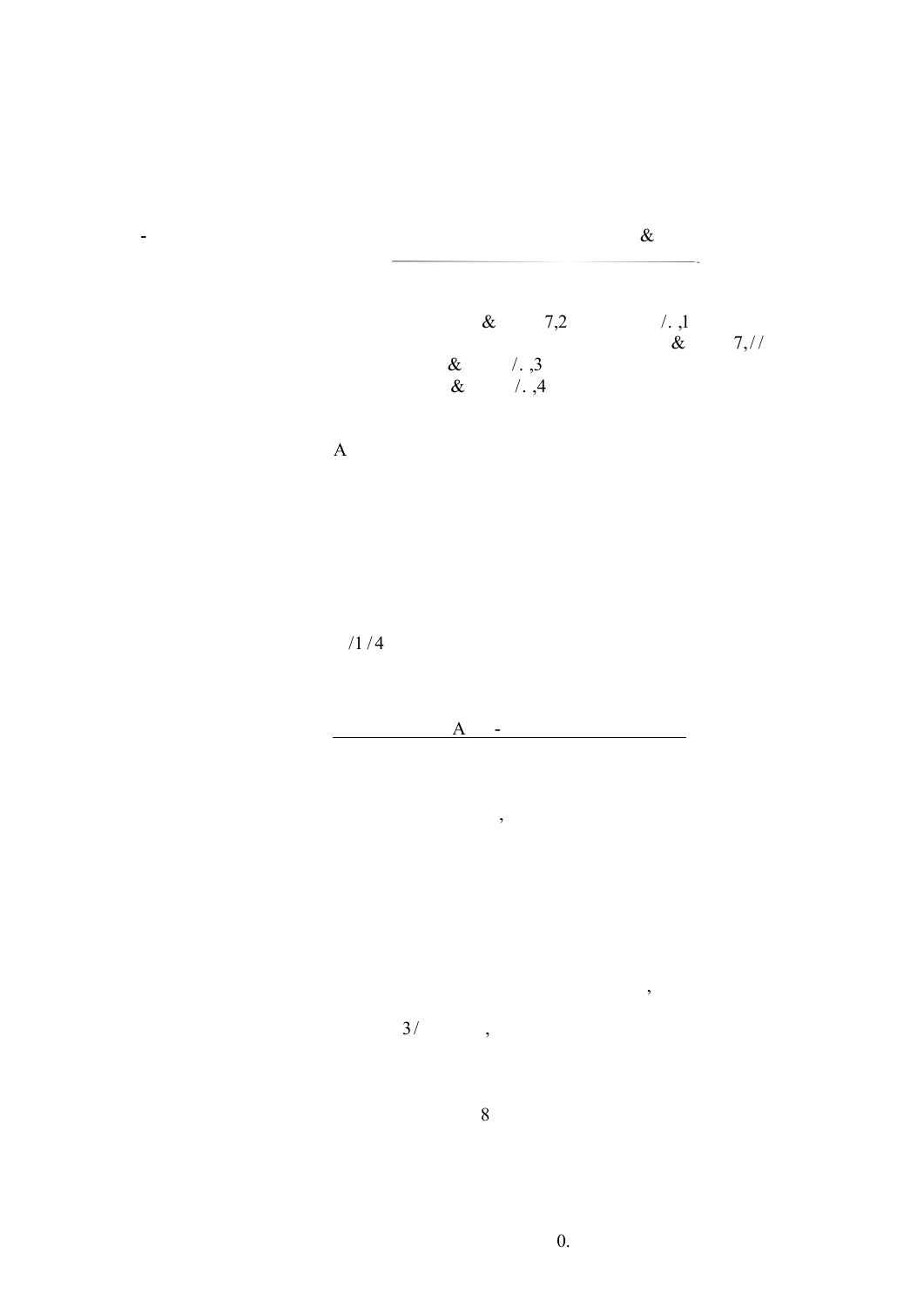$\&$ residence in Malaysia; or  $\&$ 

*Traditional Registry*

domestic maritime services.

individuals or Malaysian controlled corporations or both.  $3/$  ,  $\mathcal{S}$  $\&$ directors shall be Malaysians; and

business operations in Malaysia.

its principal place of business in Malaysia.

 $\&$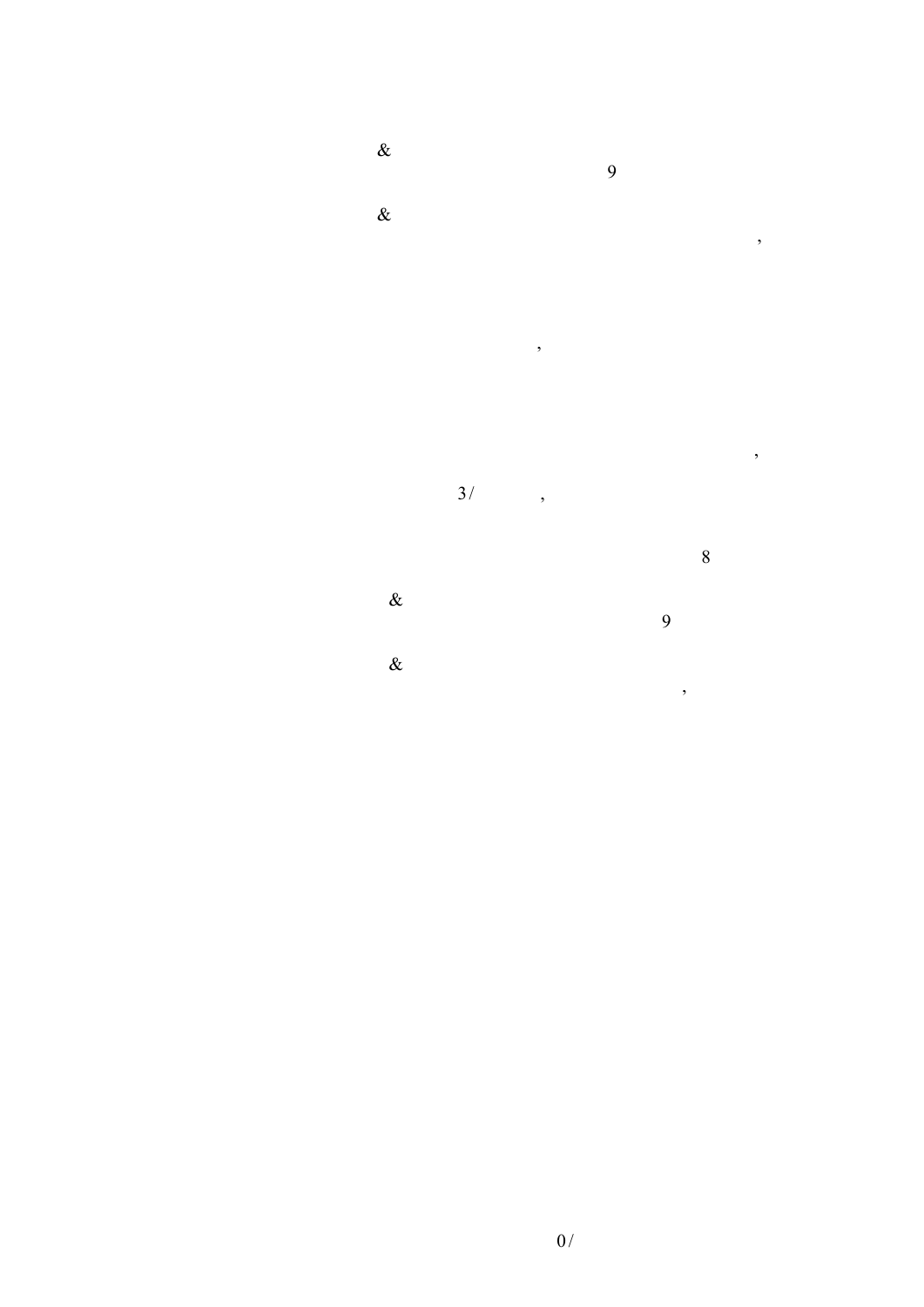

Foreigners are not allowed to operate supermarkets, mini markets, permanent wet markets, permanent pavement markets, fuel stations with or without kiosk, news agent, medical hall, Malaysian cuisine restaurants, bistro, jewellery stores and textile stores.

All hypermarkets, superstores, departmental stores, specialty stores, franchise businesses, and convenience stores (as defined in the relevant Guidelines) with foreign equity must be incorporated locally under the *Companies Act 1965* / 03.

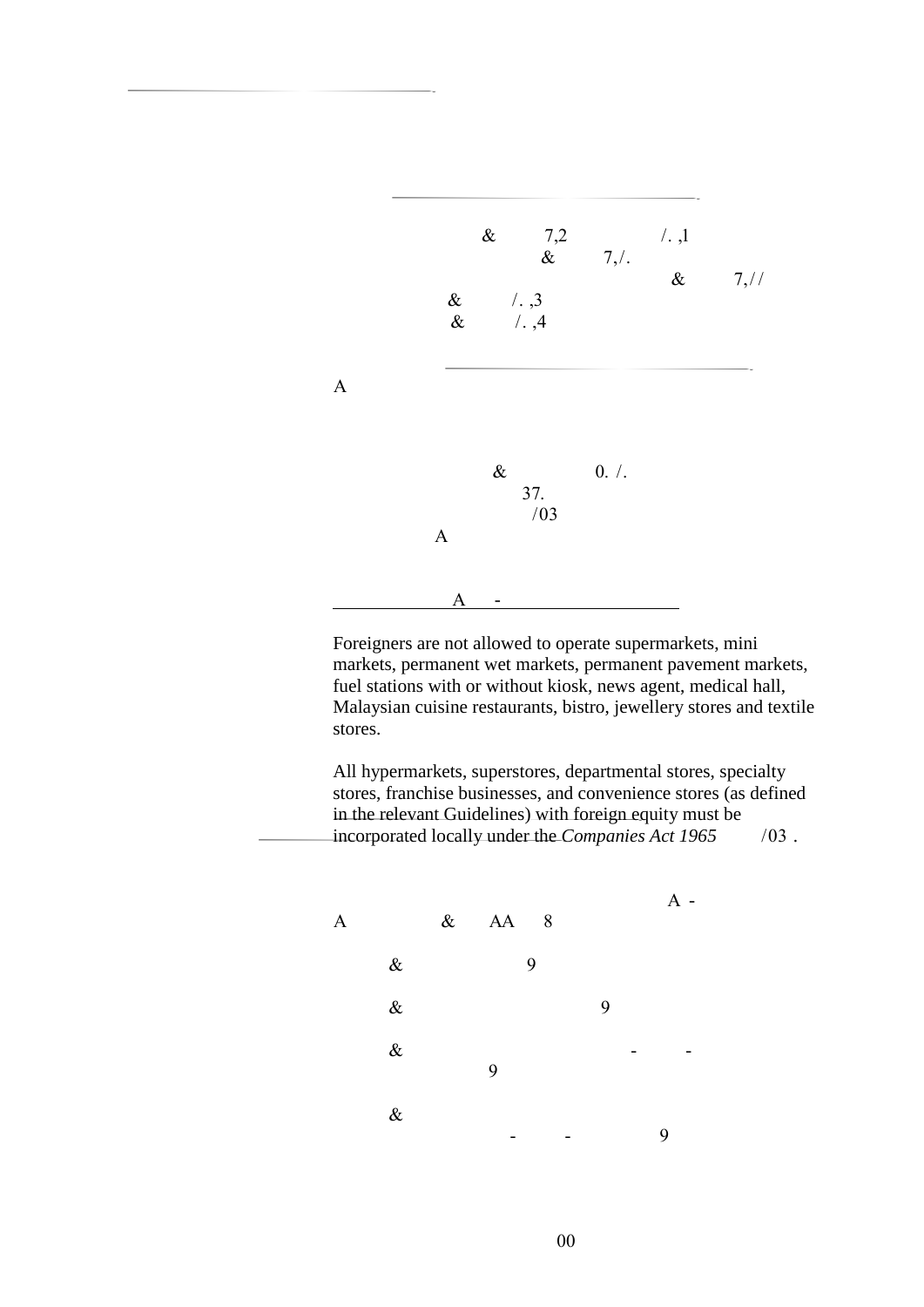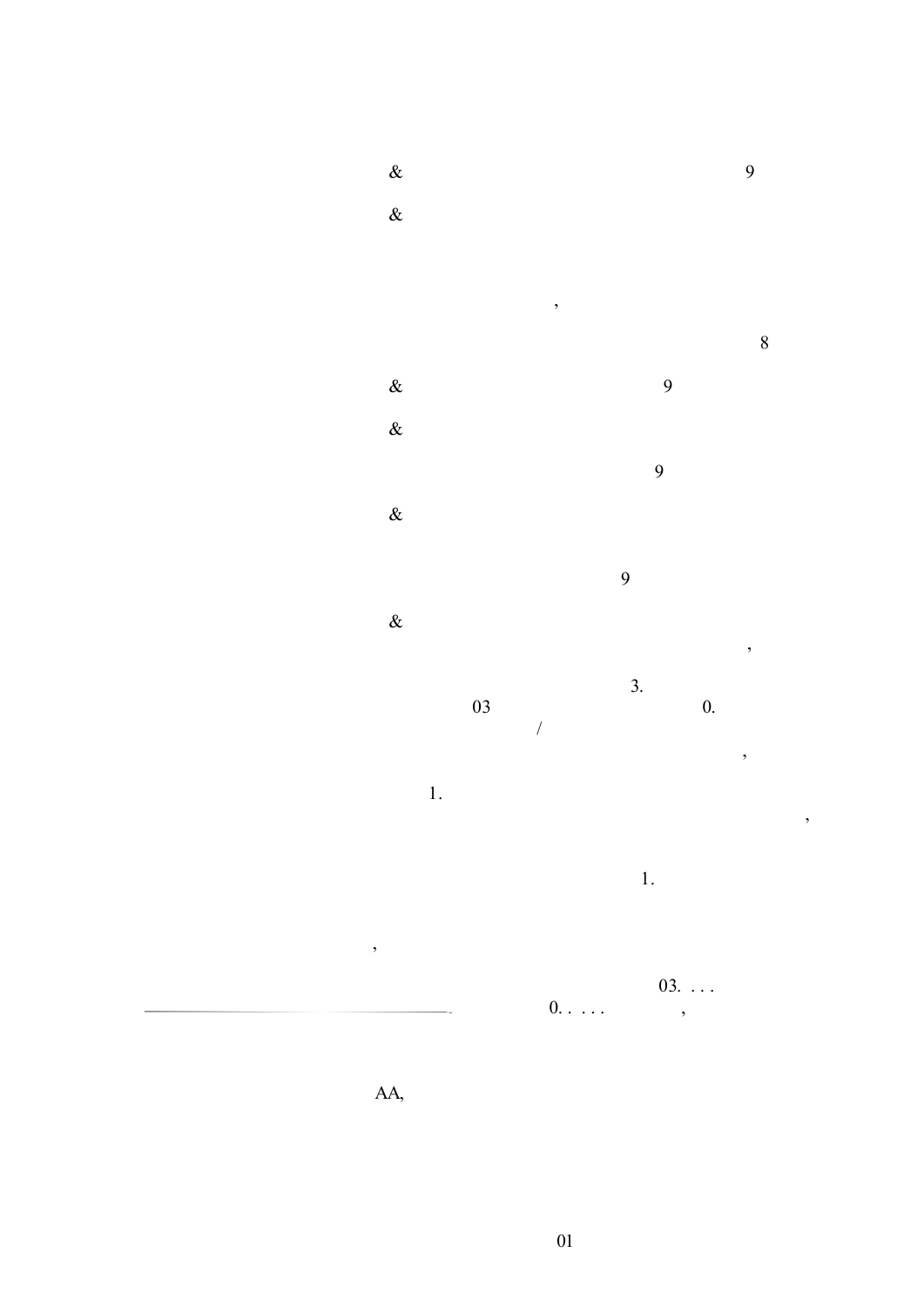

 $\{$ 

| $\,$           |
|----------------|
|                |
| ,              |
|                |
| $\overline{ }$ |
|                |

associated with the franchisor (according to *Franchise Act 1998*  $37.$  and  $1.$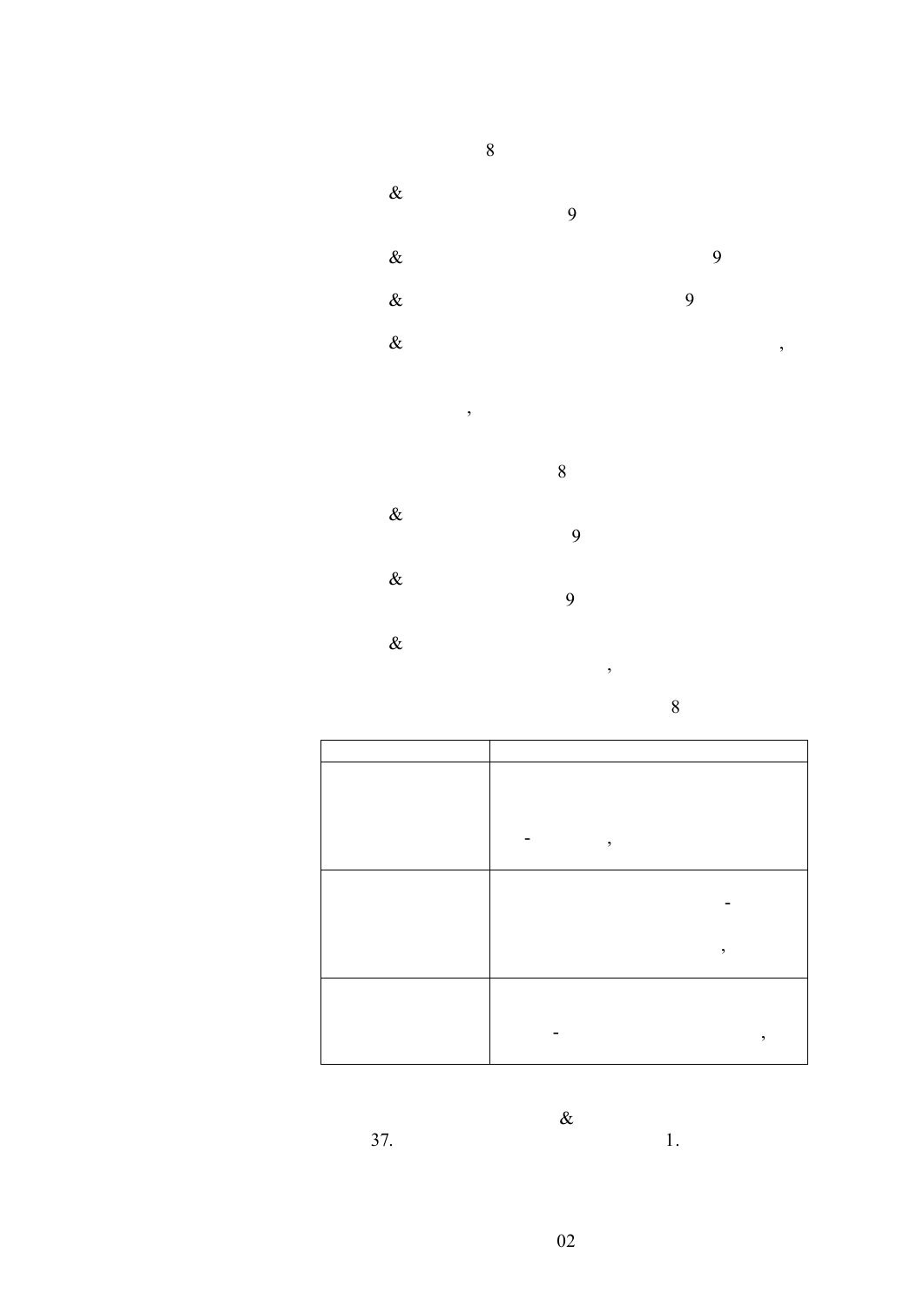franchise Act 1998

 $37.$ 

 $\cdot$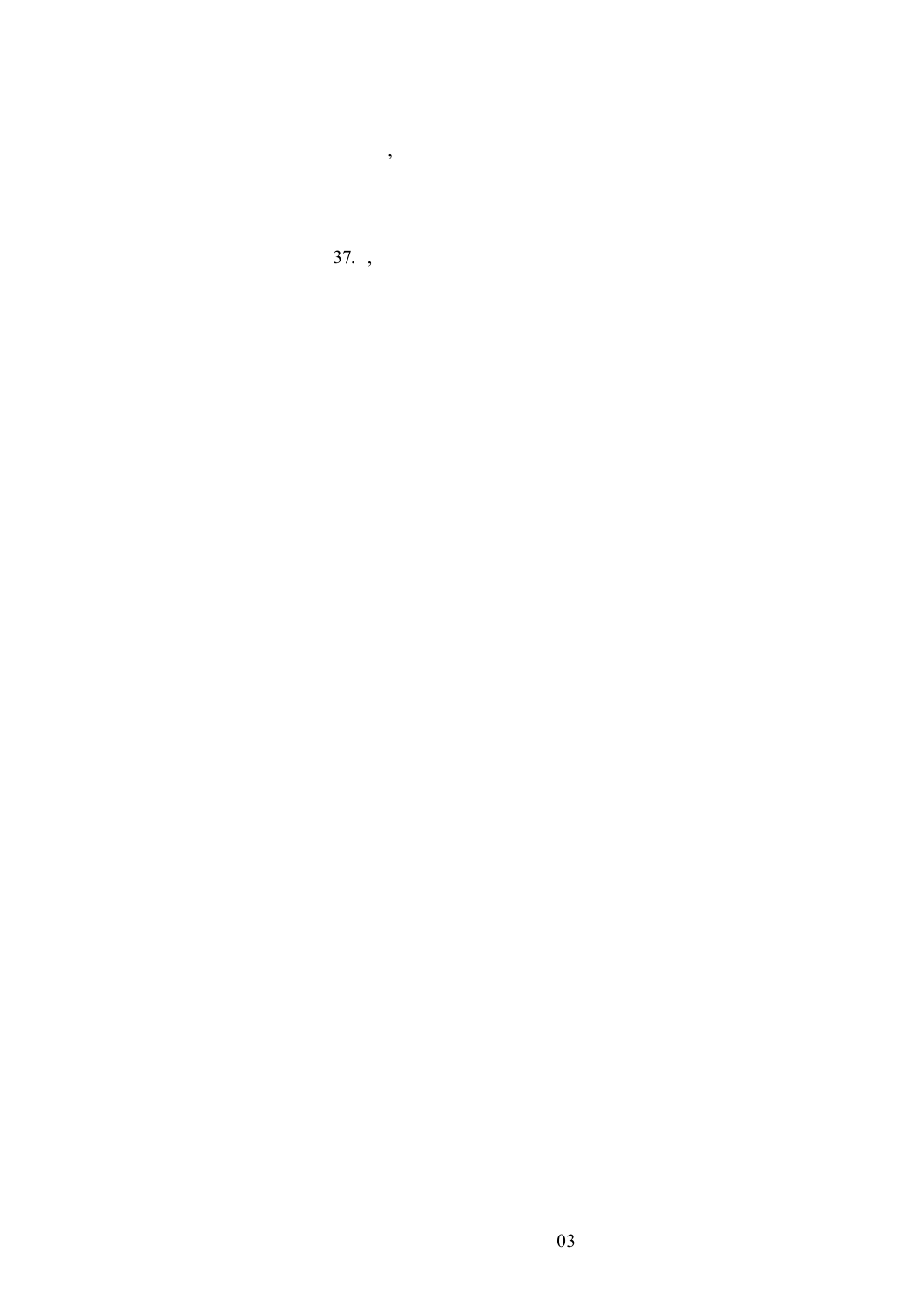



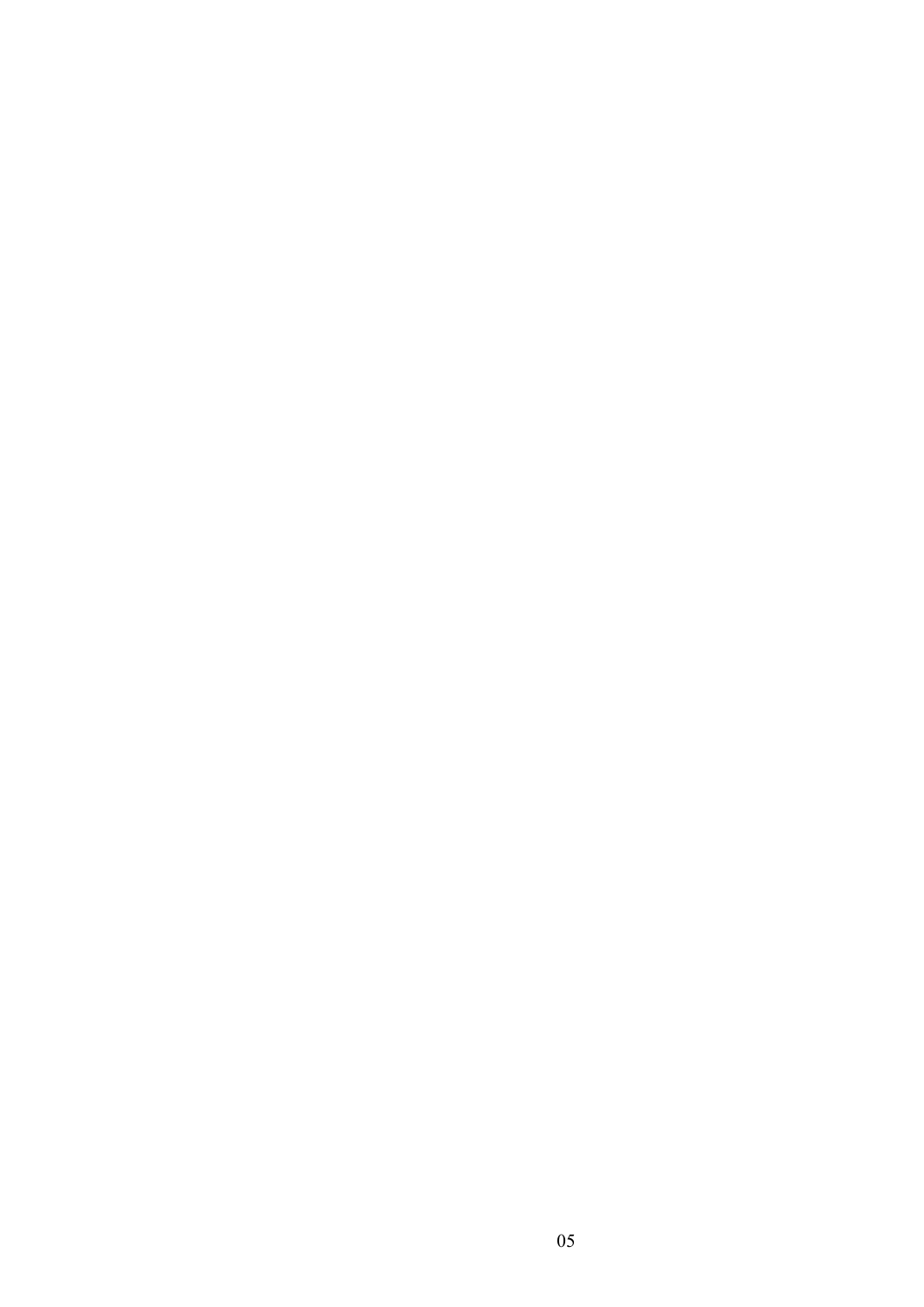## **&** 7,2 /.,1

**Level of Government:** Central

**[Price Control Act 1946](http://www.agc.gov.my/Akta/Vol.%203/Act%20121.pdf)** / 0 *[Control of Supplies Act 1961](http://www.agc.gov.my/Akta/Vol.%203/Act%20122.pdf)* / 00

 $\&$ 

parts of these vehicles).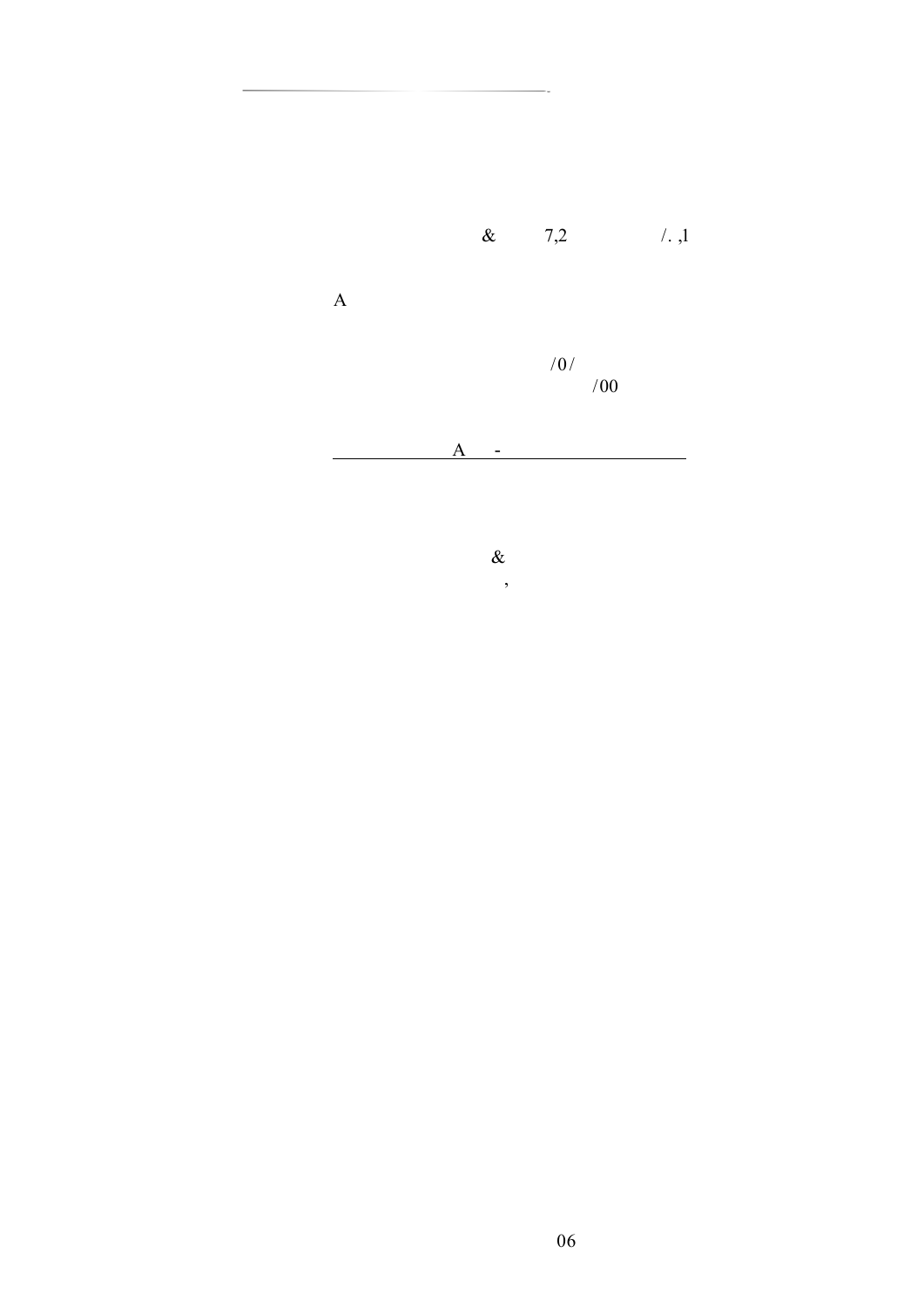

2

 $\frac{1}{1}$ 

 $\mathbf A$  and  $\mathbf A$  registered  $\mathbf A$  requirements with respect to the other goods or services.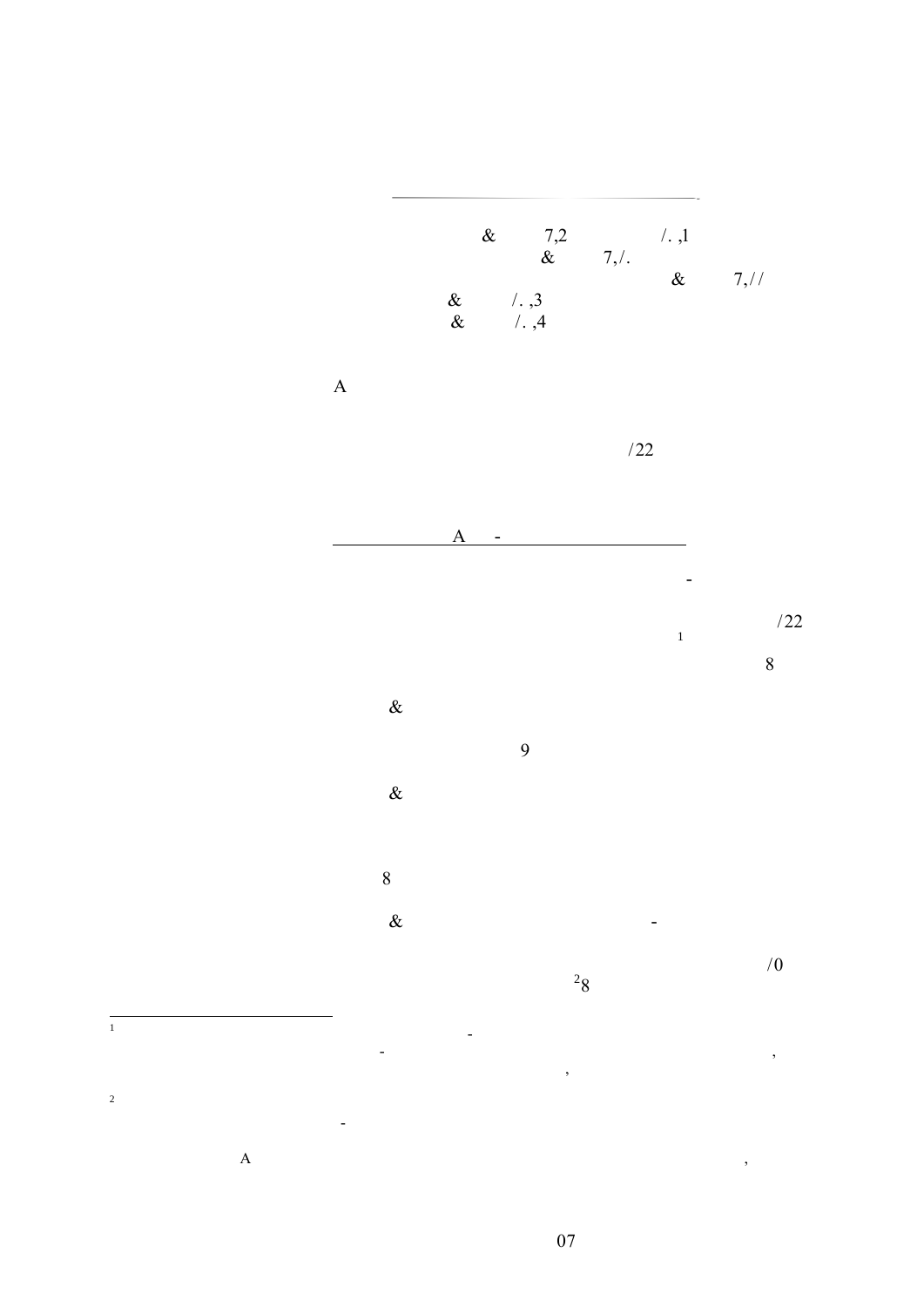- & Seismic Data Acquisition;
- $&$  Directional Drilling services, Gyro While Drilling services, Measurement While Drilling services, and Logging While Drilling services;
- & Cementing Related Services;
- $\&$  Gas Turbines and related maintenance and repair services;
- $\&$  Control Valves services;
- & Oil Country Tubular Goods;
- $\&$  Induction motor services;
- $\&$  Distributed Control Systems (DCS) services;
- $\&$  Transformer services:
- $\&$  Structural steel;
- $&$  Linepipes; and
- $&$  Process pipes;
- $\&$

petroleum that are more non-conforming than the following requirements:  $\&$ establishment;  $\&$  $\&$  9  $\&$